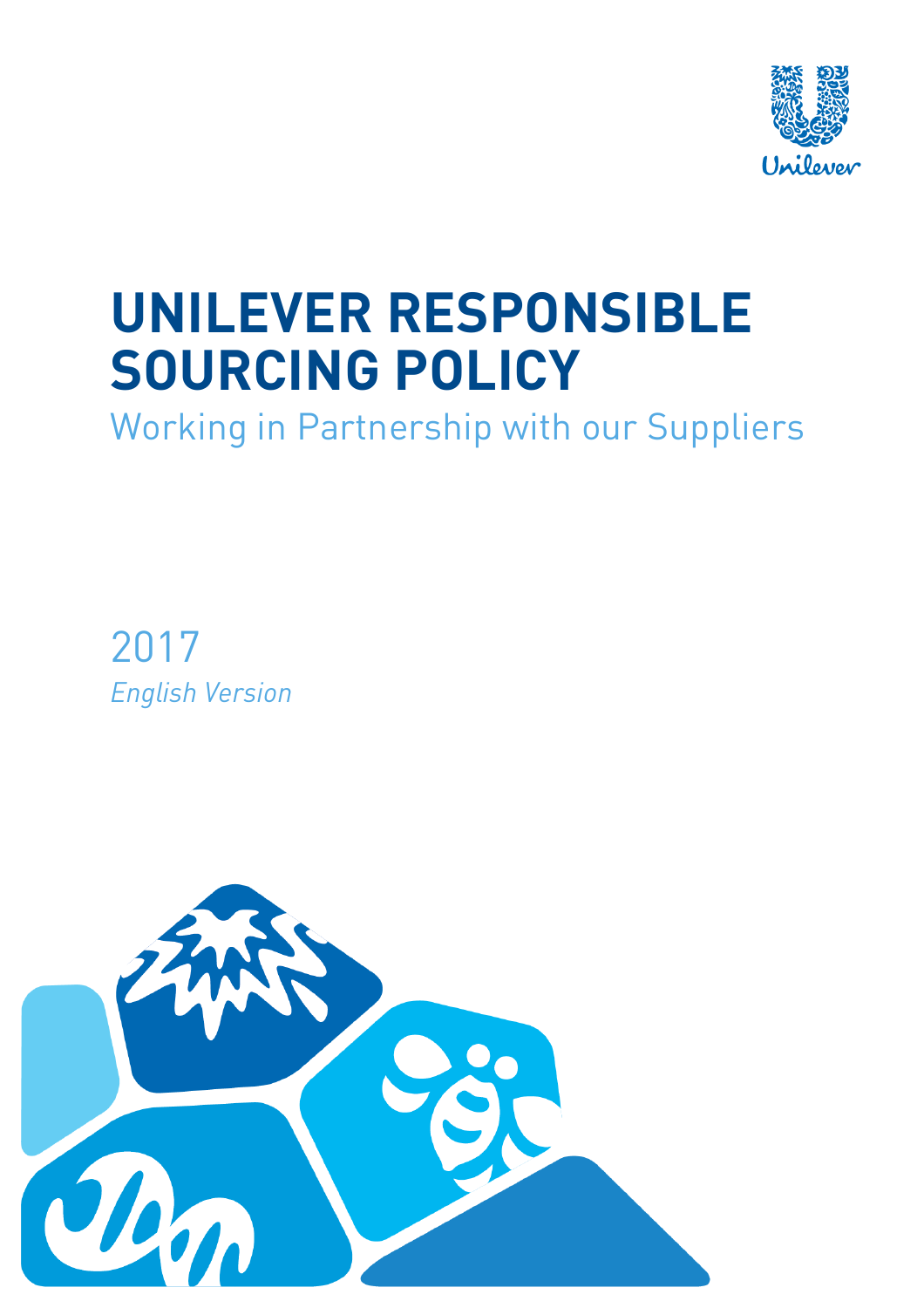

# **INTRODUCTION**

Partnerships based on responsible sourcing strengthen our supply chain and the businesses within it. They help us mitigate risk and build trust among consumers and stakeholders.

Unilever's Responsible Sourcing Policy (RSP) was updated in 2017 to reinforce our commitment of working together with our suppliers towards a long-term, sustainable and successful future for all parties. The RSP is instrumental in ensuring we deliver our business objectives while making a positive social impact on the lives of millions of people in our supply chains around the world and reducing our environmental impact. These ambitions are at the core of our Unilever Sustainable Living Plan (USLP).

The RSP includes a set of Mandatory Requirements which all our suppliers need to meet to be able to do business with Unilever. Beyond this, we encourage our suppliers to move from the Mandatory Requirements, to Good Practice, and onwards to Best Practice – Unilever is committed to work with our suppliers on this journey of continuous improvement.

We strongly believe that this journey will benefit both Unilever and our supplier partners - by helping communities and the environment flourish, we create the right conditions for sustainable business growth.

**Dhaval Buch** Chief Procurement Officer

**Marcela Manubens** Global Vice President Integrated Social Sustainability

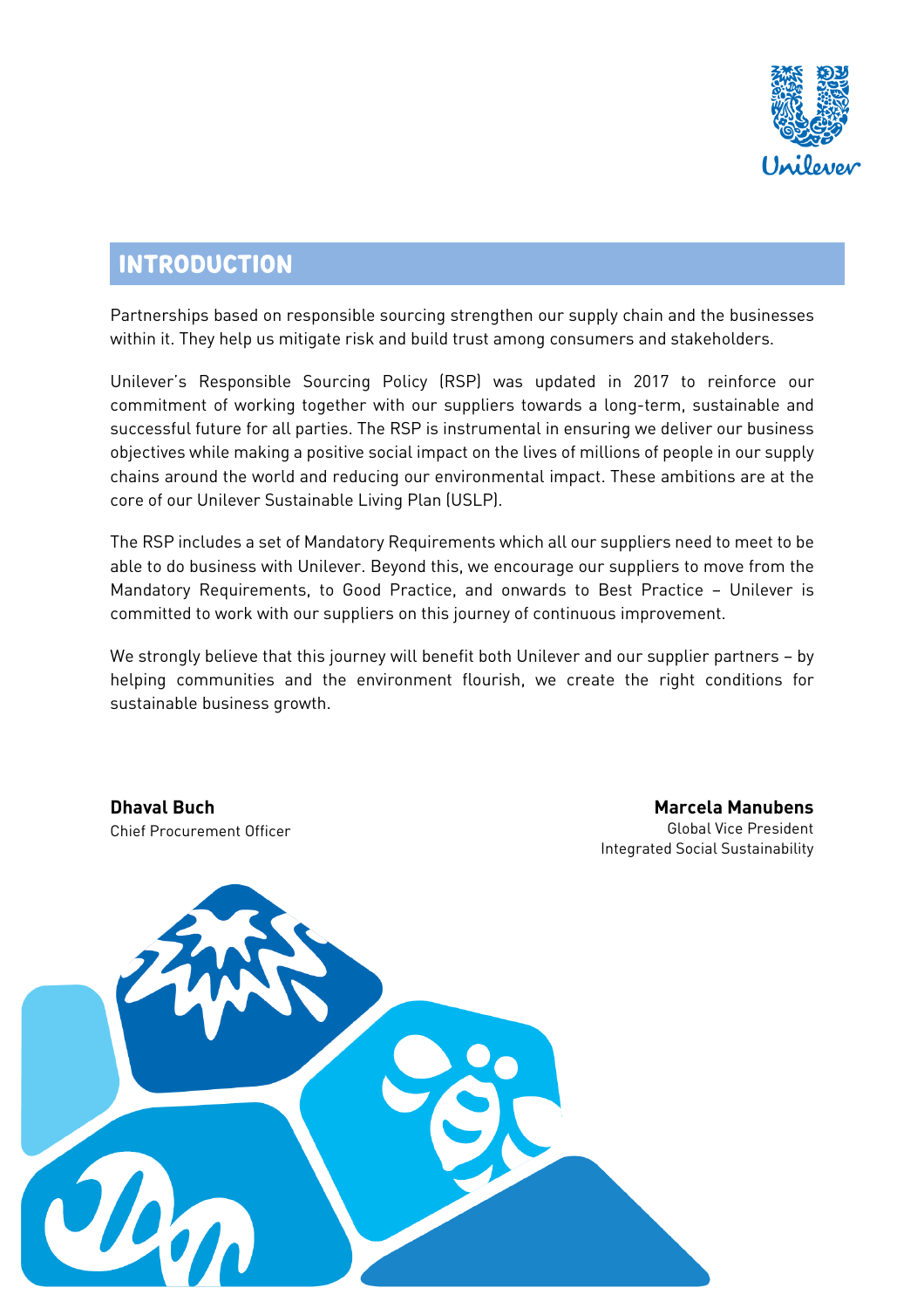

# **THE FUNDAMENTAL PRINCIPLES**

Every aspect of this policy is focused on achieving and upholding the Fundamental Principles, which are both the foundation and vision to realise our responsible business ambitions. As we work with suppliers who share and commit to these Principles, within their own business and across their extended supply chain, we will be able to effect change.

The Principles are not a Unilever 'creation'. They are anchored in internationally recognised standards.

We endorse the UN Guiding Principles on Business and Human Rights and are embedding them throughout our operations. In line with the Fundamental Principles, we base our Human Rights commitment on the International Bill of Human Rights consisting of the Universal Declaration of Human Rights, the International Covenant on Civil and Political Rights and the International Covenant on Economic, Social and Cultural Rights; and the International Labour Organization's Declaration on Fundamental Principles and Rights at Work. We support the OECD Guidelines for Multinational Enterprises and resulting commitments to compliance with applicable laws, and to fighting corruption in all its forms.

The same approach is reflected in our other third party compliance materials, notably our Responsible Business Partner Policy.

# **Evaluation and Assessment**

The 2017 Unilever Responsible Sourcing Policy (RSP) updates our previous 2014 Unilever Responsible Sourcing Policy. Unilever will verify alignment to and implementation of the RSP's Mandatory Requirements through the use of supplier self-declaration, online assessments and – for designated high-risk countries and supplier types – independent verification including third-party audits.

The implementation process will encompass a process suitable for small businesses as well as large businesses with well-established compliance programmes.

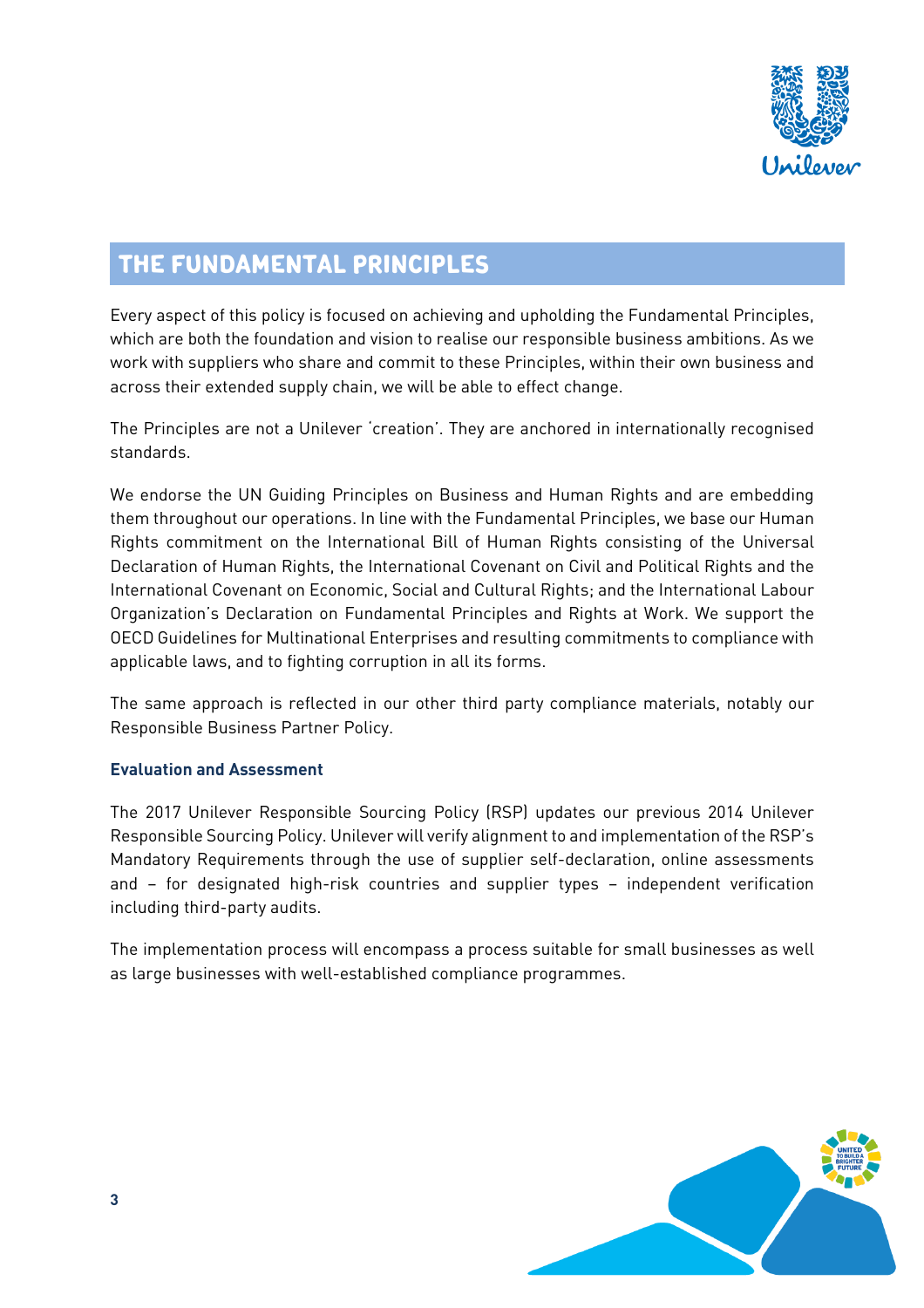

# **THE FUNDAMENTAL PRINCIPLES ARE:**

|     | Business is conducted lawfully and with integrity                                                                                        |
|-----|------------------------------------------------------------------------------------------------------------------------------------------|
| 2.  | Work is conducted on the basis of freely agreed and documented terms of employment                                                       |
| 3.  | All workers are treated equally and with respect and dignity                                                                             |
| 4.  | Work is conducted on a voluntary basis                                                                                                   |
| 5.  | All workers are of an appropriate age                                                                                                    |
| 6.  | All workers are paid fair wages                                                                                                          |
| 7.  | Working hours for all workers are reasonable                                                                                             |
| 8.  | All workers are free to exercise their right to form and/or join trade unions or to refrain<br>from doing so and to bargain collectively |
| 9.  | All workers' health and safety are protected at work                                                                                     |
| 10  | All workers have access to fair procedures and remedies                                                                                  |
| 11. | Land rights of communities, including indigenous peoples, will be protected and promoted                                                 |
| 12  | Business is conducted in a manner which embraces sustainability and reduces<br>environmental impact                                      |

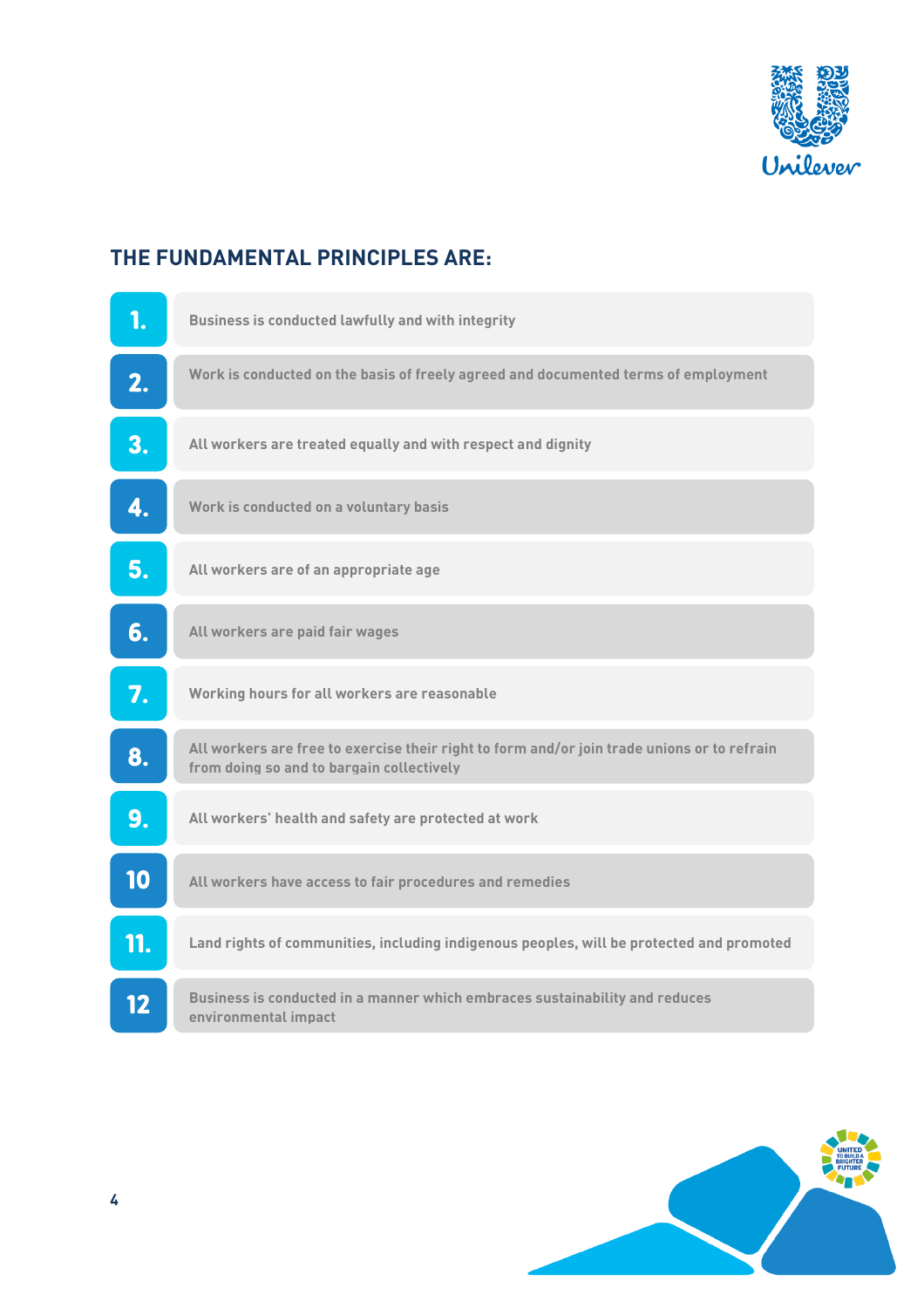

# **CONTENTS:**

Unilever strives to conduct its operations with honesty, integrity and openness, and with respect for the human rights and interests of our employees. We similarly respect the legitimate interests of those with whom we have relationships. Our reputation is an asset, as valuable as our people and our brands. We expect the highest standards of behaviour from all our employees, suppliers, their workers and those with whom we do business. By becoming a supplier, you are stating that you share the values embodied in the Fundamental Principles.

# **Section I**

Section I contains our Mandatory Requirements.

All suppliers to Unilever must respect and comply with these Mandatory Requirements in order to establish or continue business with Unilever.

# **Section II**

Section II contains the disclosure and reporting requirements.

We expect our suppliers to follow these requirements when there are breaches of the Policy.

#### **Section III**

Section III contains Continuous Improvement Guidelines and Tips for Implementation.

While not mandated, these Guidelines provide recommendations for implementation of a comprehensive and robust process at Mandatory, Good and Best Practice level.

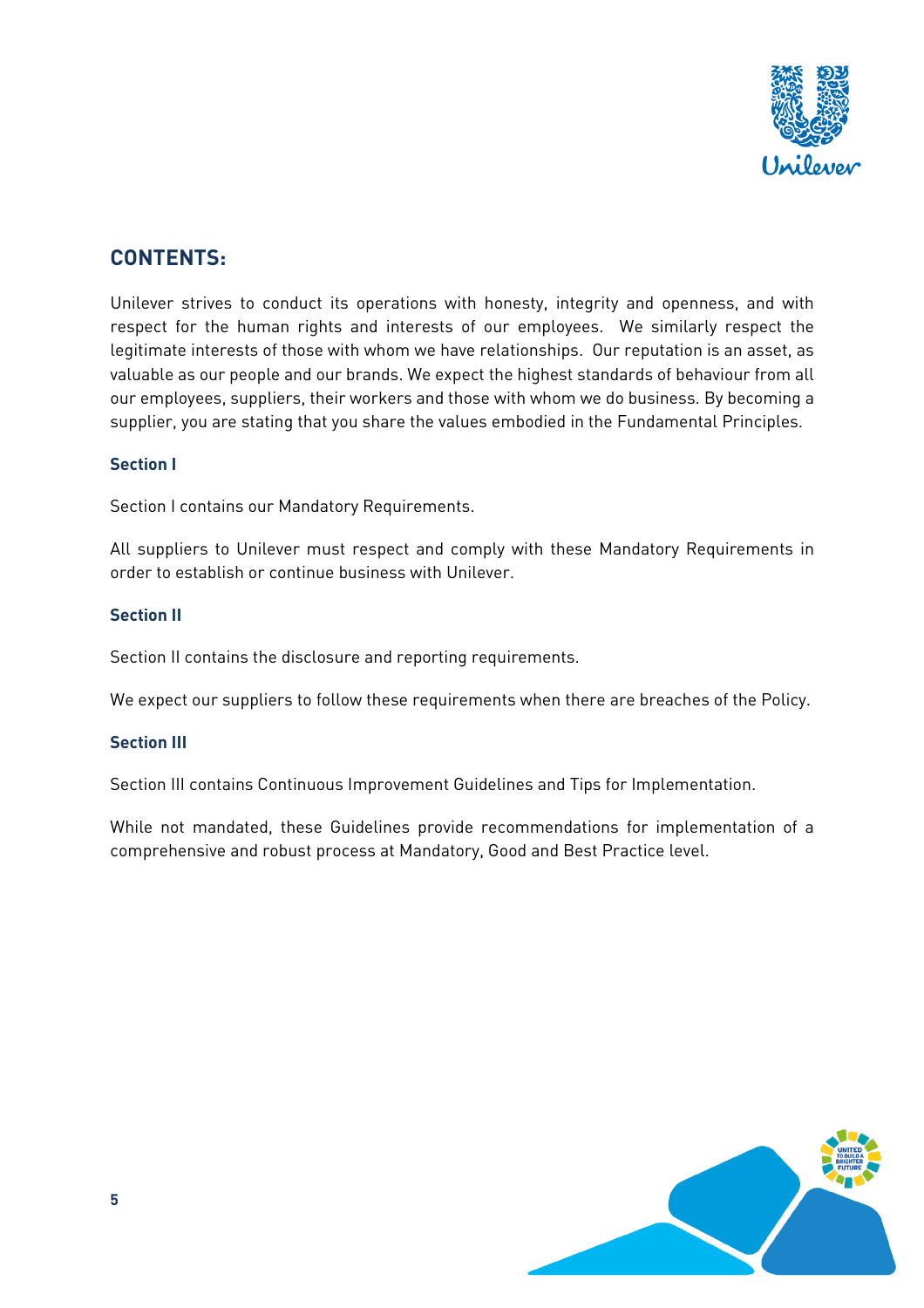

# **I. MANDATORY REQUIREMENTS FOR DOING BUSINESS WITH UNILEVER**

In this section, we describe the Mandatory Requirements relevant to each of the Fundamental Principles which our suppliers must achieve to establish and maintain a business relationship with Unilever.

We require all suppliers who work with or for Unilever to respect and comply with these Mandatory Requirements.

# **1. Business is conducted lawfully and with integrity**

#### **Compliance with Laws**

All laws and regulations are complied with in the countries in which the supplier operates. All other applicable international laws and regulations are complied with including those relating to international trade (such as those relating to sanctions, export controls and reporting obligations), data protection and anti-trust/competition laws.

#### **Bribery**

There is a prohibition on any and all forms of bribery, corruption, extortion or embezzlement and there are adequate procedures in place to prevent bribery in all commercial dealings undertaken by the supplier.

#### **Conflicts of Interest**

All and any conflict of interest in any business dealings with Unilever, of which the supplier is aware, will be declared to Unilever to allow Unilever the opportunity to take appropriate action. Any ownership or beneficial interest in a supplier's business by a government official, representative of a political party or a Unilever worker are declared to Unilever prior to any business relationship with Unilever being entered into.

#### **Gifts and Hospitality**

Any business entertaining or hospitality with Unilever is kept reasonable in nature, entirely for the purpose of maintaining good business relations and not intended to influence in any way Unilever's decisions about how Unilever awards future business. Gift giving should occur sparingly and always be legitimate and aligned with company policies.

#### **Confidential and Competitor Information**

All competitor information is obtained and used legitimately and in compliance with all applicable laws and regulations. No attempt is made to divulge to Unilever any information

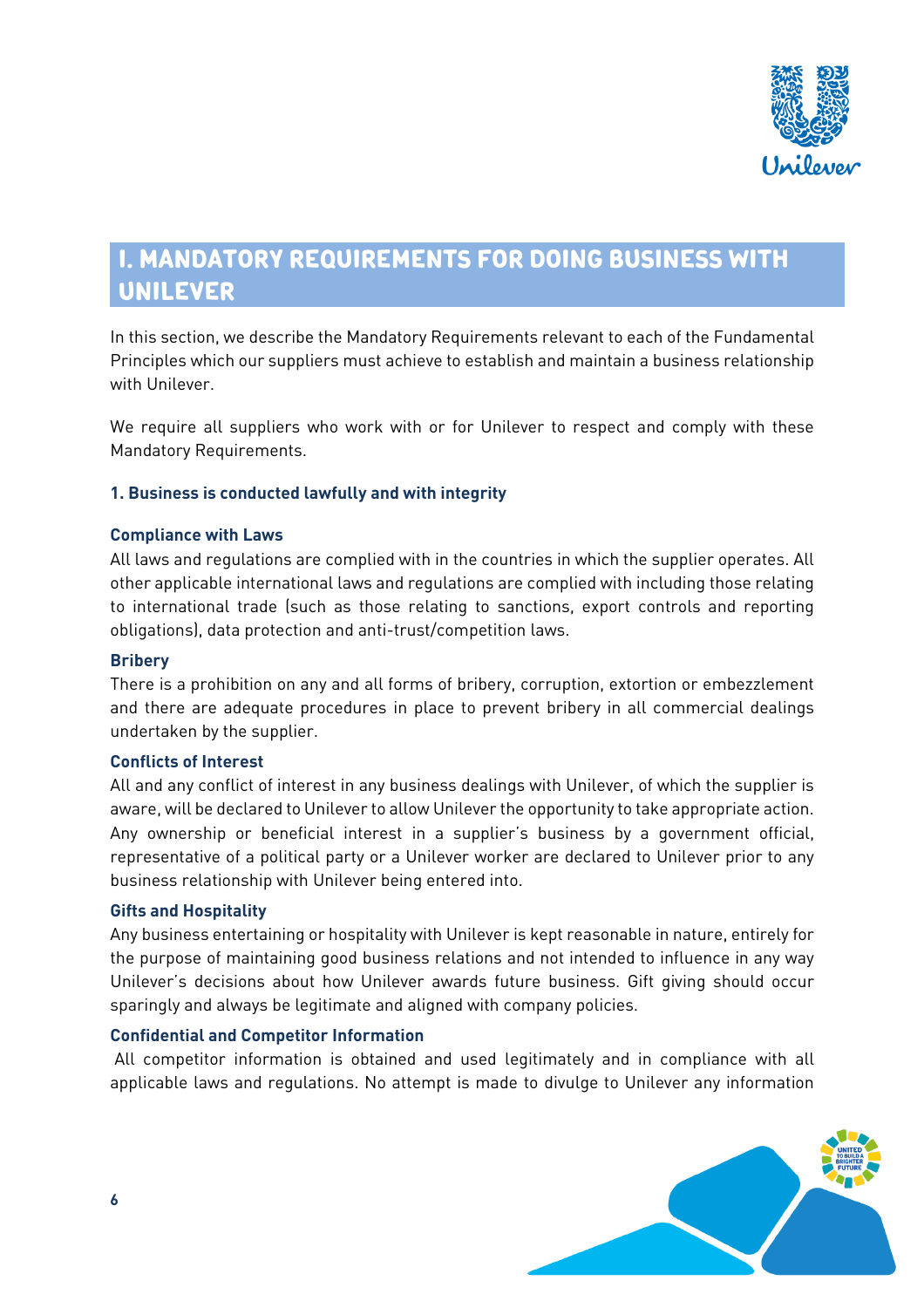

about its competitors. Likewise, Unilever's confidential information must not be shared with any third party unless expressly permitted by Unilever.

## **Financial Records, Money Laundering and Insider Trading**

All business and commercial dealings are transparently performed and accurately recorded in the supplier's books and records. There is no actual or attempted participation in money laundering. No confidential information in the supplier's possession regarding Unilever is used to either engage in or support insider trading.

#### **Safeguarding Information and Property**

Unilever's confidential information, know-how and intellectual property is respected and safeguarded. All information provided by Unilever that is not in the public domain is deemed confidential and it is only used for its intended and designated purpose. All and any personal information about individuals, such as Unilever's consumers or employees, is handled with full respect for the protection of their privacy and for all relevant privacy laws and regulations.

# **Product Quality and Responsible Innovation**

Products and services are delivered to meet the specifications and quality and safety criteria specified in the relevant contract documents and are safe for their intended use. Research and development are conducted responsibly and based on good clinical practice and generally accepted scientific, technological and ethical principles.

#### **Reporting Concerns and Non-retaliation**

All workers (whether directly employed or not) are provided with means by which to raise their concerns about any of these requirements and processes are in place to ensure that workers who raise concerns and speak up in good faith are protected from retaliation.

#### **2. Work is conducted on the basis of freely agreed and documented terms of employment**

All workers, both permanent and casual, are provided with employment documents that are freely agreed and which respect their legal and contractual rights.

#### **3. All workers are treated equally and with respect and dignity**

All workers are treated with respect and dignity. No worker is subject to any physical, sexual, psychological or verbal harassment, abuse or other form of intimidation. There is no discrimination in employment, including hiring, compensation, advancement, discipline, termination or retirement. Discrimination based on race, ethnicity, age, role, gender, gender identity, colour, religion, country of origin, sexual orientation, marital status, pregnancy, dependants, disability, social class, union membership or political views is prevented. In particular, attention is paid to the rights of workers most vulnerable to discrimination.

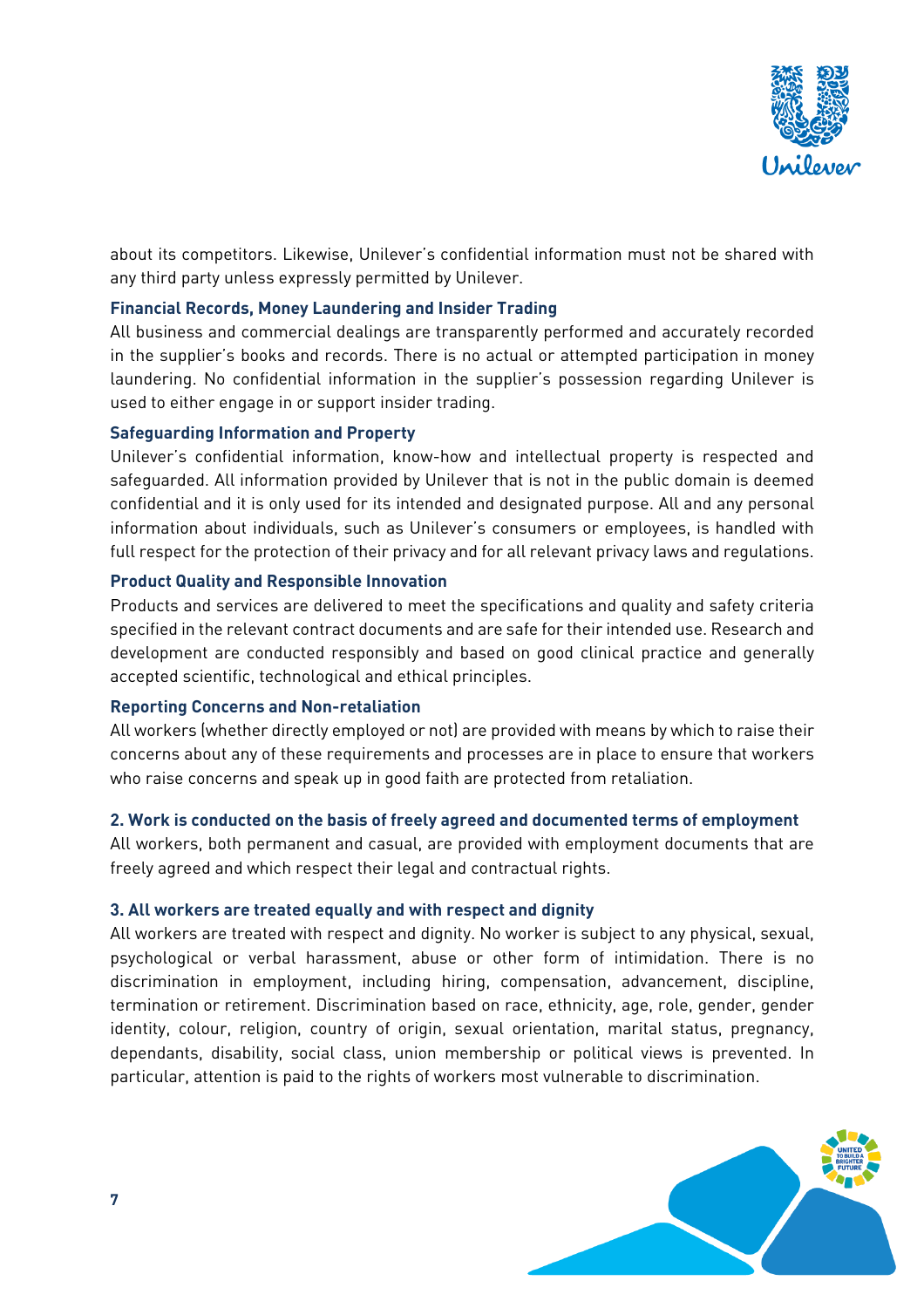

# **4. Work is conducted on a voluntary basis**

Under no circumstances will a supplier use forced labour, whether in the form of compulsory or trafficked labour, indentured labour, bonded labour or other forms. Mental and physical coercion, slavery and human trafficking are prohibited.

#### **5. All workers are of an appropriate age**

Under no circumstances will a supplier employ individuals under the age of 15 or under the local legal minimum age for work or mandatory schooling, whichever is higher. When young workers are employed they must not do work that is mentally, physically, socially or morally dangerous or harmful or interferes with their schooling by depriving them of the opportunity to attend school.

#### **6. All workers are paid fair wages**

All workers are provided with a total compensation package that includes wages, overtime pay, benefits and paid leave which meets or exceeds the legal minimum standards or appropriate prevailing industry standards, whichever is higher, and compensation terms established by legally binding collective bargaining agreements are implemented and adhered to.

#### **7. Working hours for all workers are reasonable**

Workers are not required to work more than the regular and overtime hours allowed by the law of the country where the workers are employed. All overtime work by workers is on a voluntary basis.

# **8. All workers are free to exercise their right to form and/or join trade unions or to refrain from doing so and to bargain collectively**

The rights of workers to freedom of association and collective bargaining are recognised and respected. Workers are not intimidated or harassed in the exercise of their right to join or refrain from joining any organisation.

#### **9. All workers' health and safety are protected at work**

A healthy and safe workplace is provided to prevent accidents and injury arising out of, linked with, or occurring in the course of work or as a result of the employer's operations.

#### **10. All workers have access to fair procedures and remedies**

All workers are provided with transparent, fair and confidential procedures that result in swift, unbiased and fair resolution of difficulties which may arise as part of their working relationship.

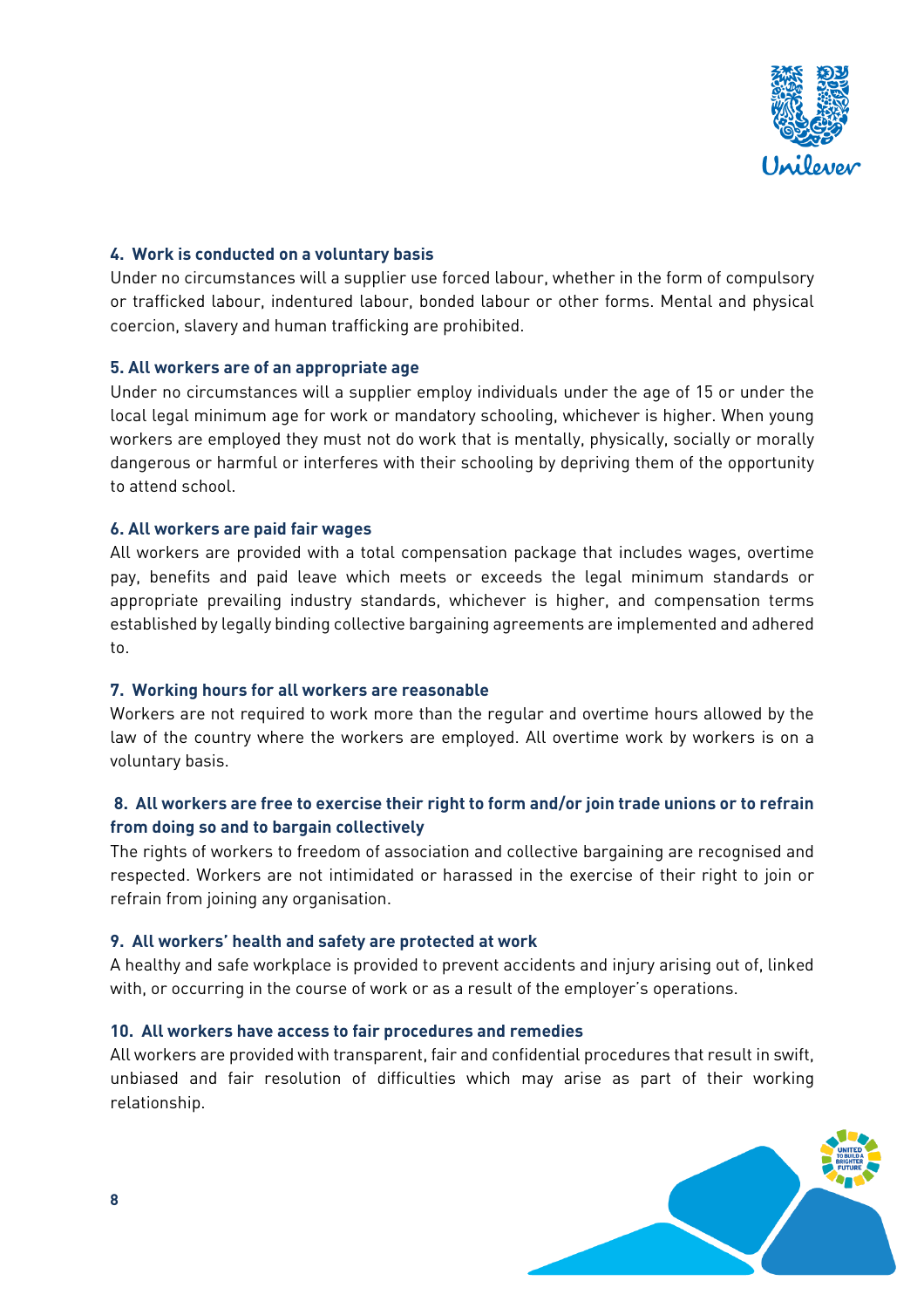

# **11. Land rights of communities, including indigenous peoples, will be protected and promoted**

The rights and title to property and land of the individual, indigenous people and local communities are respected. All negotiations with regard to their property or land, including the use of and transfers of it, adhere to the principles of free, prior and informed consent, contract transparency and disclosure.

# **12. Business is conducted in a manner which embraces sustainability and reduces environmental impact**

Operations, sourcing, manufacture, distribution of products and the supply of services are conducted with the aim of protecting and preserving the environment.

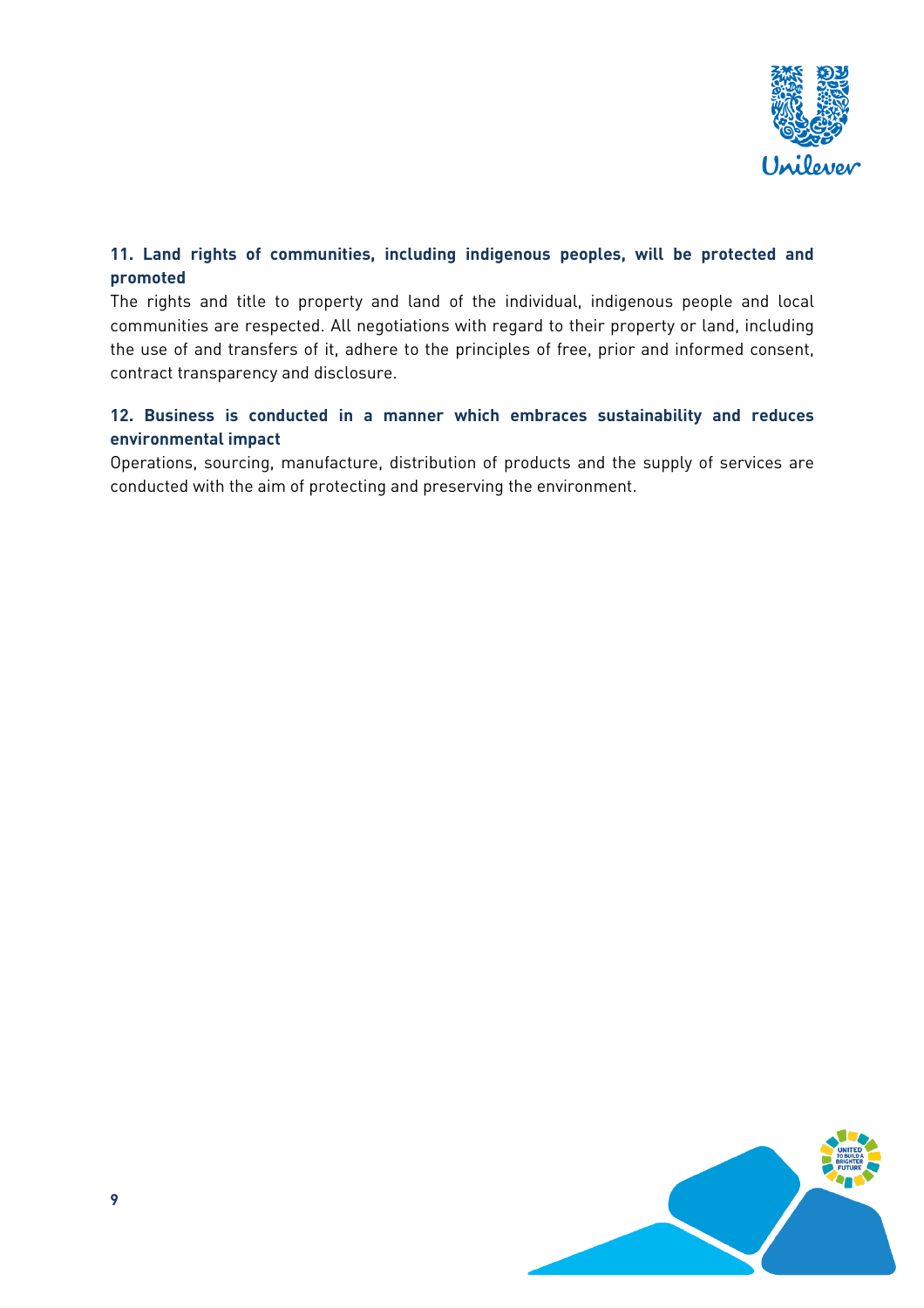

# **II. REPORTING ON BREACHES**

- **1.** Any failure to comply with this Policy (including any failure by a worker of Unilever or anyone acting on behalf of Unilever) of which the supplier is aware should be reported to Unilever as soon as possible. Failure to do so will be a breach of this RSP.
- **2.** We strongly support a culture of speaking up for both suppliers and their workers without fear of retaliation against those who report actual or suspected breaches.
- **3.** Suppliers, their employees, workers or contractors may report actual or suspected breaches of this RSP to Unilever by phone or online. Reports can be submitted confidentially and anonymously (where permitted by law) For more information, click on Raise a [Concern.](https://www.unilevercodesupportline.com/)
- **4.** Unilever will investigate any concern raised and discuss findings with the supplier. The supplier shall assist with any such investigation and provide access to any information reasonably requested.
- **5.** If remediation is required, the supplier will devise and inform Unilever of their corrective action and implementation plans and timeline to effectively and promptly resolve the breach.

# **IMPLEMENTATION TIPS:**

**Familiarise yourself and your employees with the RSP and how to report suspected breaches to Unilever.**

**Speak to your Unilever Procurement or Social Accountability contact to discuss any areas you don't understand.**

**Review your current practices against the Policy to ensure you are not at risk of any breaches of the Policy.**

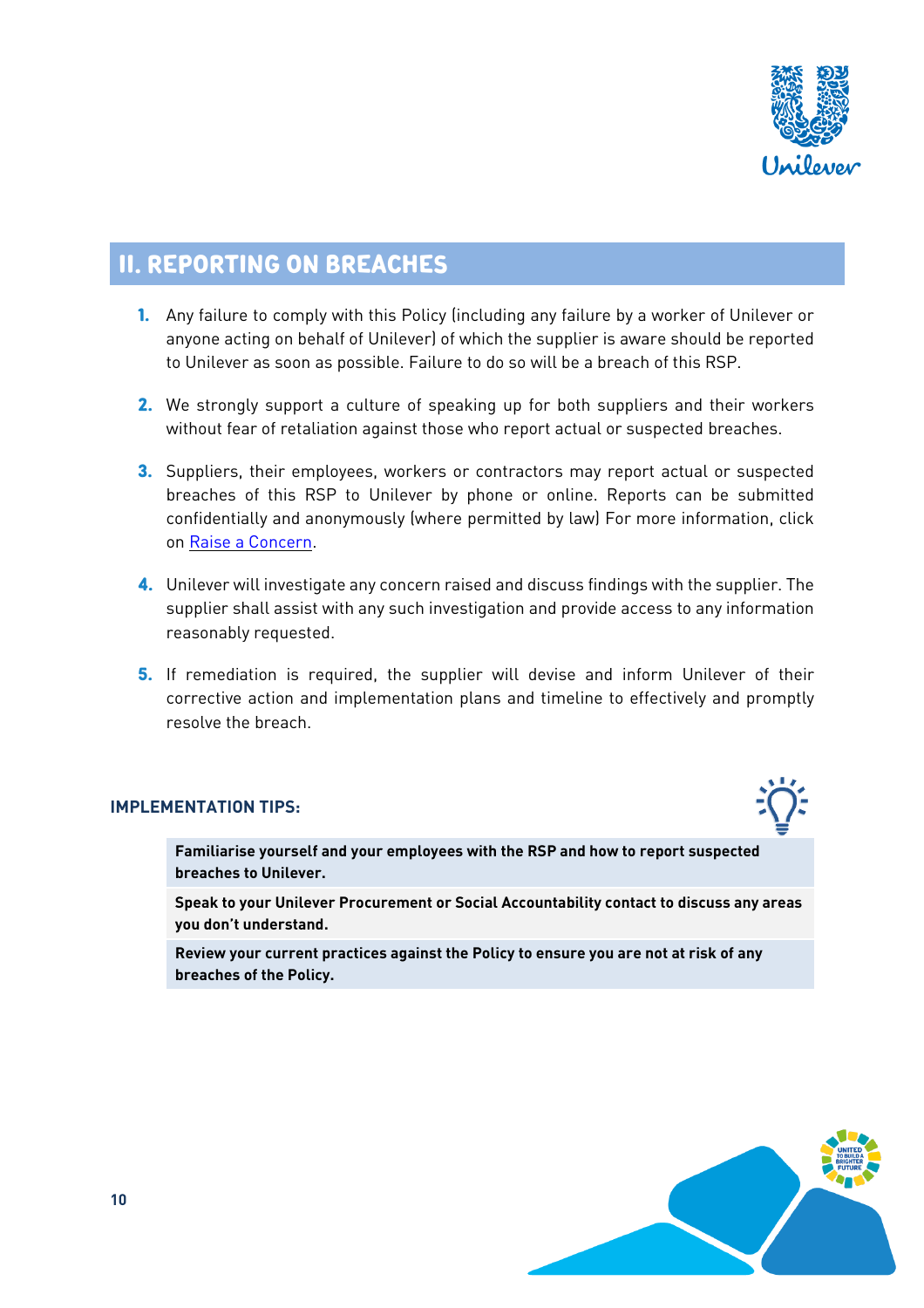

# **III. CONTINUOUS IMPROVEMENT GUIDELINES AND TIPS**

This section contains guidelines and tips relating to all the Fundamental Principles encompassed in the RSP for Mandatory, Good and Best Practice to assist suppliers as their organisations move up the continuous improvement ladder.

- $\checkmark$  Guidelines are our recommendations for the implementation of a comprehensive and robust process to help meet our Mandatory Requirements for compliance.
- $\checkmark$  These Guidelines can also help suppliers achieve Good and Best Practice within a reasonable timeframe. We will continue to share best practices and updated guidance with our suppliers to help them reach this level. Likewise, we always value receiving suppliers' collaborative input.
- $\checkmark$  These Guidelines are comprehensive but not exhaustive. They comprise the critical elements of what is generally advisable to reach Mandatory Requirements and to progress toward Good and Best Practice.

Throughout this section, the implementation tips are provided as additional information and recommendations to help Unilever's suppliers comply with the RSP. Independent input from suitable professionals should be obtained where assistance is required. In particular, the tips do not constitute legal advice and do not relieve suppliers of their obligations to consult legal professionals, as appropriate, on contractual terms and obligations, and on how to comply with all laws and regulations relevant to them in the countries where they operate. In addition, the tips do not preclude the supplier from going beyond what is suggested.

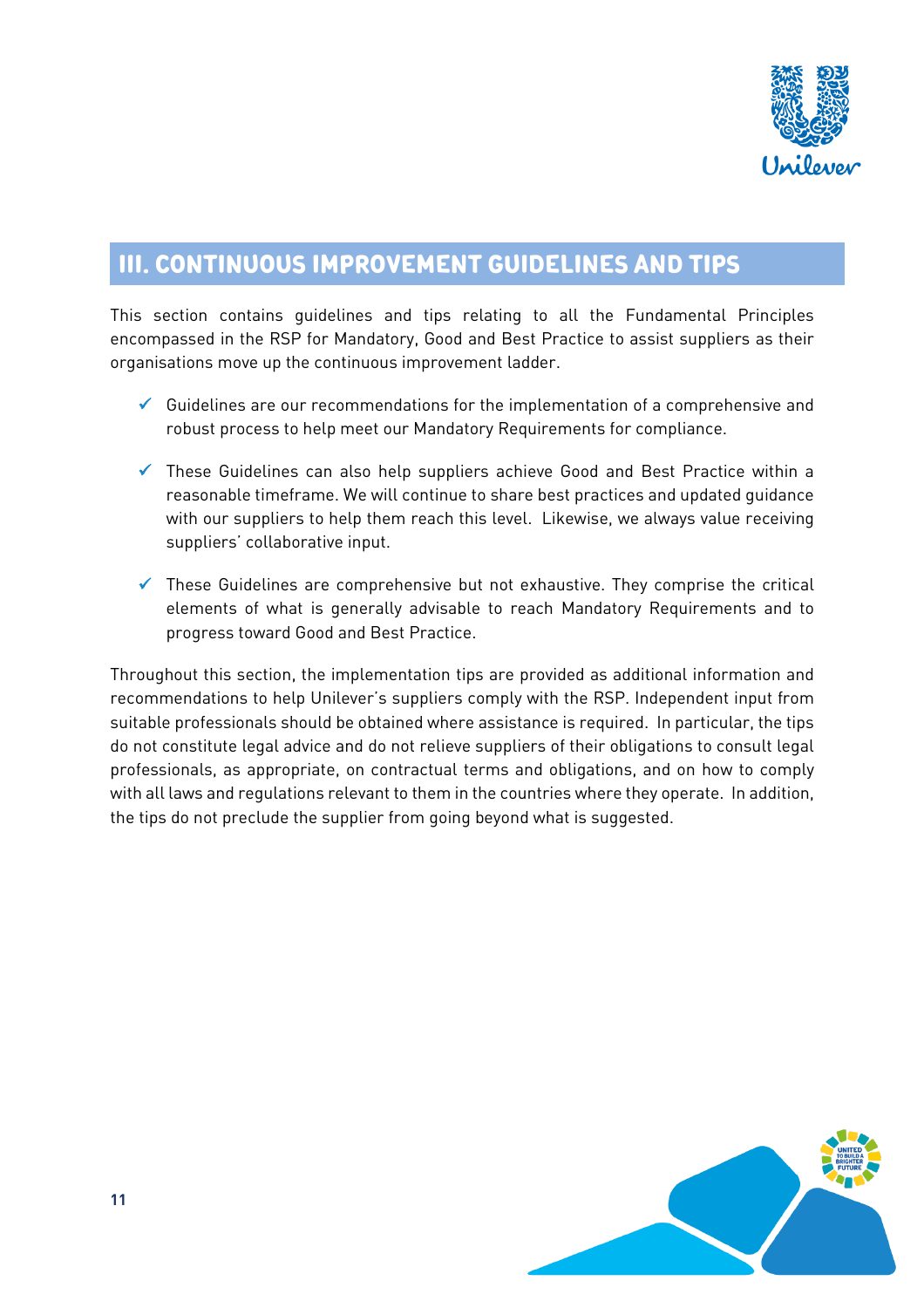

# **1. Business is conducted lawfully and with integrity**

#### Guidelines towards Implementation of Mandatory Requirements

- **1.1.** Procedures to ensure that all applicable laws and regulations are complied with by the supplier and its workers are tailored to the size and risk profile of the business.
- **1.2.** Senior management are engaged and have oversight of the content and implementation of their compliance framework.
- **1.3.** There is a clear commitment to zero tolerance of bribery or corruption in all forms.
- **1.4.** A regular risk assessment is undertaken to identify key compliance risks.
- **1.5.** Clear and effective internal training and/or guidelines are in place to embed a culture of integrity and mitigate key risks, for example; on gifts and hospitality, conflicts of interest, handling competitor information and anti-competitive behaviour. Such guidelines are readily available to the supplier's workers.
- **1.6.** Appropriate due diligence checks are conducted in respect of third party relationships, whether new or ongoing, to ensure they meet equivalent standards.
- **1.7.** Non-compliance by the supplier's workers with any applicable law, regulation or policy is subject to appropriate sanctioning and remedial procedures.
- **1.8.** Financial procedures ensure the proper recording of all financial transactions, and facilitate the identification of any suspected money laundering activities. They ensure that no undisclosed or unrecorded account, fund or asset is established or maintained.
- **1.9.** Procedures and mechanisms are in place to ensure that all confidential information, whether business or product related, is safely stored with limited access rights on a needto-know basis only.
- **1.10.**Procedures are in place to ensure that any product quality or safety concerns originating from the supplier or its supply chain are notified to Unilever without delay.
- **1.11.** As part of a culture of promoting speaking up, there is zero tolerance for retaliation and the anonymity of persons wishing to raise concerns is protected to the extent permitted by law.

#### Advancing to Good Practice

- **1.12.**A Code of Conduct, guidelines, policies and/or training covering each of the elements of this RSP are in place and readily available to workers.
- **1.13.**There are procedures to communicate, monitor and measure the effectiveness of the Code of Conduct, guidelines, policies and/or training.

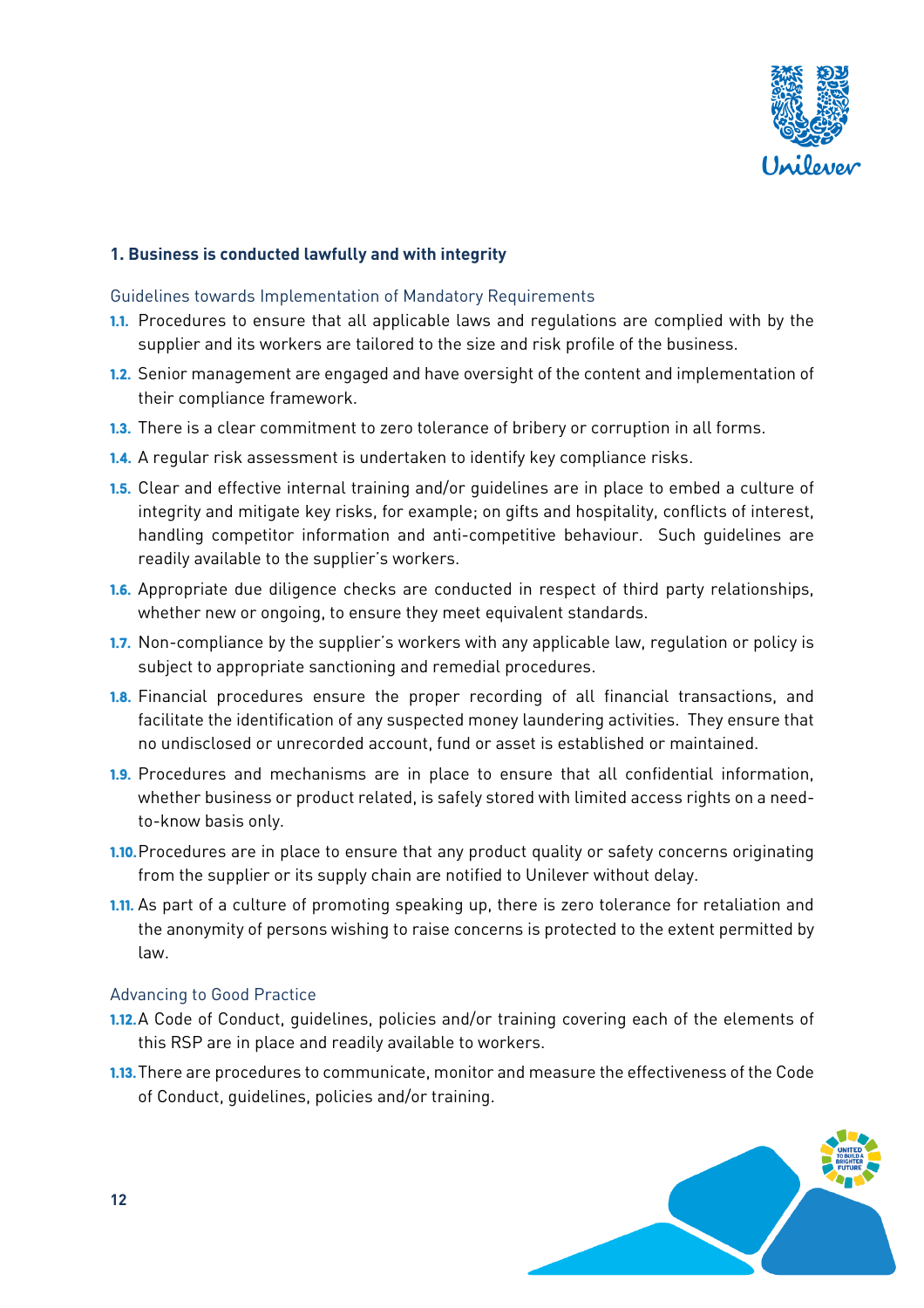

- **1.14.**Preventive and remedial measures are taken to address adverse impacts that are directly linked to the supplier's operations, products or through business relationships.
- **1.15.**The supplier has in place a code of conduct or responsible sourcing policy for its direct suppliers, consistent with the requirements of this RSP. In addition, there is a process to communicate this to all of its direct suppliers and to monitor compliance by these direct suppliers.
- **1.16.**Suppliers' executive management and leaders are held accountable for compliance and conducting business with integrity, with individual sanctions applied as appropriate to a fair and consistent standard.
- **1.17.**Workers have multiple grievance channels available to them.
- **1.18.**Procedures have been developed to investigate grievances.

#### Achieving and Maintaining Best Practice

- **1.19.**Additional steps are taken to continuously improve the effectiveness of relevant policies and processes, in consultation with key stakeholders, and thereby:
	- (i). ensure all relevant risks of non-compliance with laws are addressed;
	- (ii). affirm the responsibility for the implementation of such policies by the board of directors or equivalent body;
	- (iii).extend training to contractors and suppliers as appropriate; and
	- (iv).enable independent assurance.
- **1.20.**Suppliers' third party business partners are able to raise concerns anonymously.
- **1.21.**The supplier is prepared to take a public position on ethical issues and engage in collective action where appropriate.

#### **IMPLEMENTATION TIPS:**

**Compliance materials should clearly set out what is expected of the workers, in a language they understand.**

**Ensure clear senior management buy-in and a strong tone from the top.**

**Allocate resources consistent with actual risks faced.**

**Regularly evaluate business practices for compliance gaps, if appropriate using external professional support.**

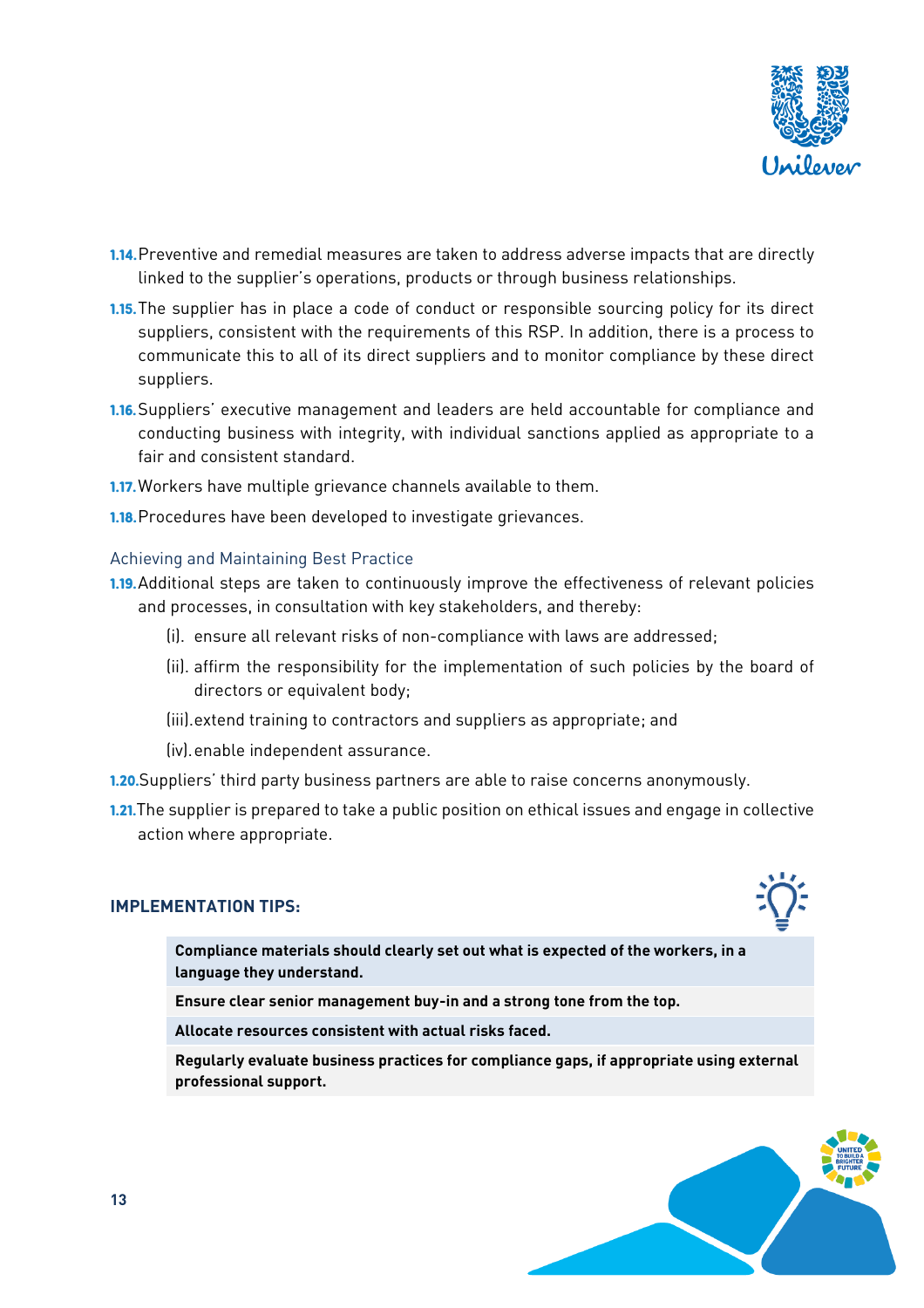

## **2. Work is conducted on the basis of freely agreed and documented terms of employment**

#### Guidelines towards Implementation of Mandatory Requirements

- **2.1.**The key components of the employer/worker relationship such as hours, overtime, pay, benefits, leave, disciplinary and grievance systems are: (i) freely agreed by both parties; (ii) documented in writing; and (iii) signed by the employer and worker.
- **2.2.**Suppliers shall ensure that the terms and conditions of employment contracts are in a language understood by the worker and are explained verbally if required.
- **2.3.**Changes are agreed in writing by both employer and worker.

#### Advancing to Good Practice

- **2.4.**Key management functions such as hiring, grievances, discipline, promotion and termination have clear policy frameworks, procedures for implementation and trained staff responsible for implementing them. Appropriate documentation is kept.
- **2.5.**These policies and procedures are explained to workers upon hiring and contained in a workers' manual, and workers are trained to understand and use them.
- **2.6.**Ongoing training practices are provided for all categories of workers to raise and broaden their skills to enable them to advance in their employment.

#### Achieving and Maintaining Best Practice

- **2.7.**There is a clear and transparent system of worker and management communication that enables workers to consult and have an effective dialogue with management.
- **2.8.**Short-term, casual or agency workers are regularised where the work involved is clearly of a regular nature and is required all year round.
- **2.9.**These employment relation policies and procedures are reviewed periodically and any necessary improvements are made to ensure that all categories of workers, regardless of contract status, have the same rights and entitlements at work. Special attention is paid to short-term, casual and agency workers and to vulnerable groups such as women, migrants, the disabled, legal young workers and interns/trainees to ensure such workers have exactly the same entitlements as full-time local workers.
- **2.10.**The Human Resources function ensures legal compliance throughout the employment relationship and develops, motivates, recognises and rewards workers and engages in social dialogue.

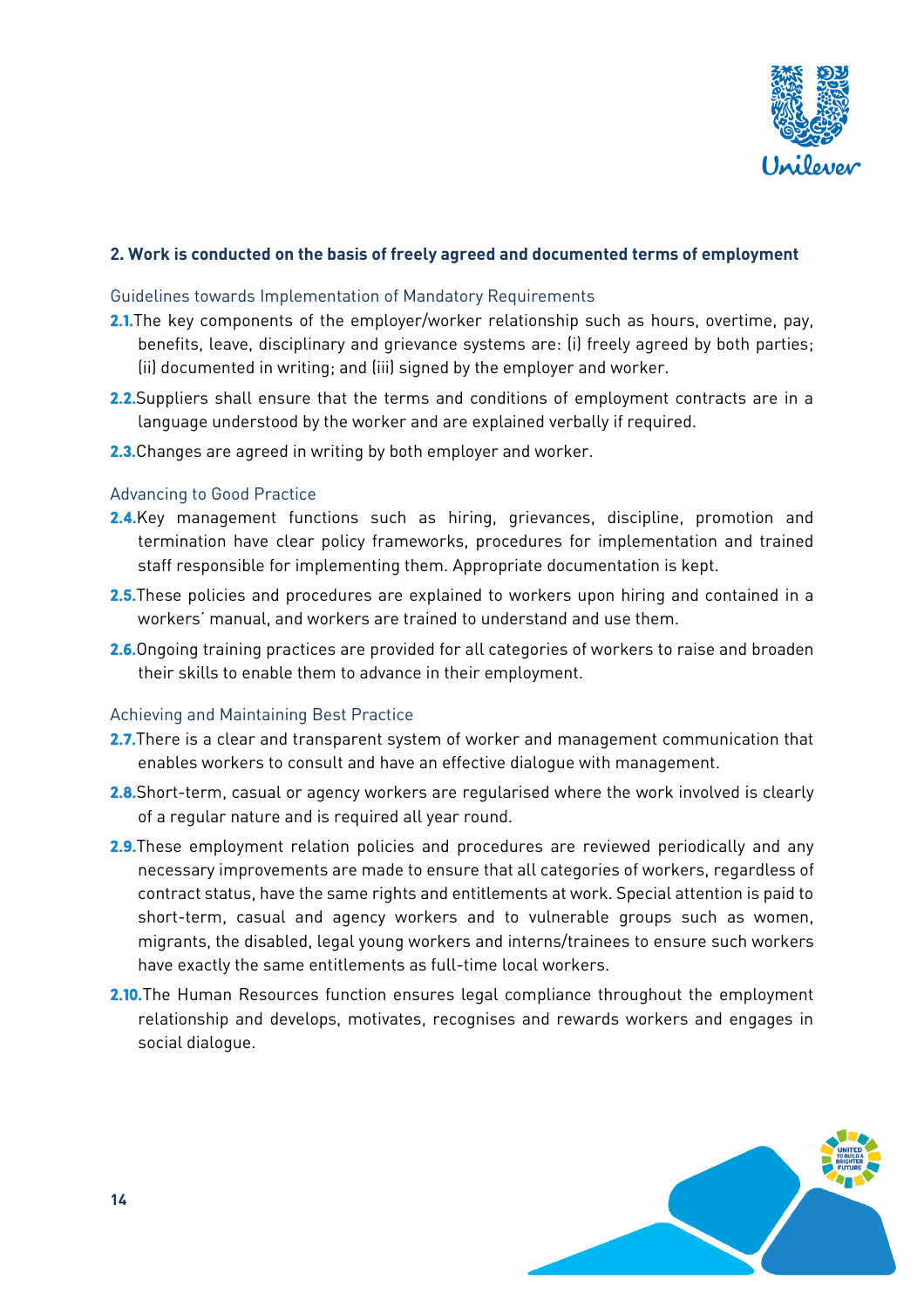

#### **IMPLEMENTATION TIPS:**



**Workers' employment contracts should contain all necessary information so that the worker knows what is expected. The contracts should be explained to workers in a language they can understand. Employment contracts should be agreed and signed by the workers and the supplier.**

**Policies and procedures should be developed on all key aspects of the employment relationship.**

**Develop a worker handbook which includes the employment policies and procedures. Provide training for all workers so they know how the policies and procedures apply to them.**

**Ensure all workers receive equal treatment regardless of their contract type. This includes short-term and agency workers, women, migrants, disabled and young workers.**

#### **3. All workers are treated equally and with respect and dignity**

#### Guidelines towards Implementation of Mandatory Requirements

- **3.1.**Policies that prohibit discrimination of any form on the basis of race, ethnicity, age, role, gender, gender identity, colour, religion, country of origin, sexual orientation, marital status, pregnancy, dependants, disability, social class, union membership or political views are in place, and there are procedures to implement them.
- **3.2.**These policies highlight actions to protect the rights of any worker considered vulnerable to discrimination
- **3.3.**Pregnancy testing or other forms of health screening that might result in discrimination are not tolerated (except when such health tests are mandated under local laws).

#### Advancing to Good Practice

- **3.4.**Selection criteria for all human resource decisions are objective and transparent and controls are in place to prevent arbitrary decisions.
- **3.5.**Staff members responsible for hiring, paying, training, promoting, disciplining and terminating workers are trained to avoid discrimination in the exercise of their duties.
- **3.6.**All workers and their managers are trained to recognise and prevent harassment, abuse and other forms of intimidation.

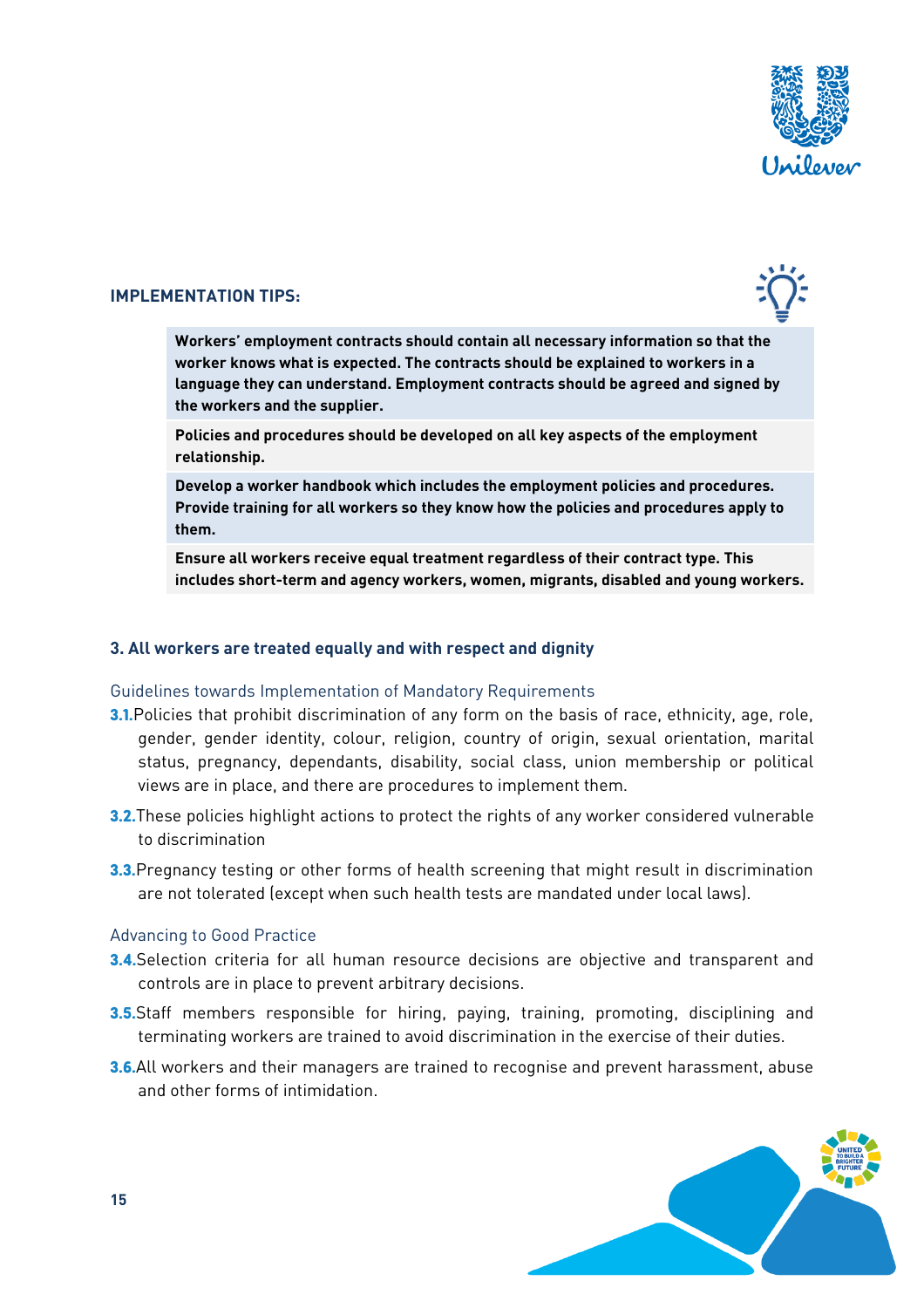

**3.7.**Managers, frontline supervisors, production staff, quality controllers and quards are trained to avoid discrimination.

#### Achieving and Maintaining Best Practice

- **3.8.**Human Resources records are kept and data analysed to ensure that equality is achieved in practice.
- **3.9.**Regular assessments are conducted and any gaps or shortcomings identified are addressed through an action plan with measurable outcomes.
- **3.10.**Specific and measurable targets for achieving equality between women and men are set and affirmative action is taken to attain them.
- **3.11.** Programmes addressing the needs of the most vulnerable workers, such as flexible time options, child and dependant care, and mentoring programmes are in place.

#### **IMPLEMENTATION TIPS:**

**Communicate your non-discrimination policy. Ensure that all workers regardless of contract type are treated with respect.**

**Make certain that discrimination based on race, ethnicity, age, role, gender, gender identity, colour, religion, country of origin, sexual orientation, marital status, pregnancy, dependants, disability, social class, union membership or political views is prevented when making hiring, compensation, advancement or discipline decisions, including termination.**

**Provide training to ensure that managers including supervisors and guards understand how to carry out their functions without discriminating.**

**Test your policy and training effectiveness by collecting and analysing human resource data, looking for possible areas of discrimination.** 

#### **4. Work is conducted on a voluntary basis**

#### Guidelines towards Implementation of Mandatory Requirements

**4.1.** There are hiring policies, procedures and trained staff to ensure that workers are entering into employment freely and equally and that they are never prevented from leaving if they so wish.

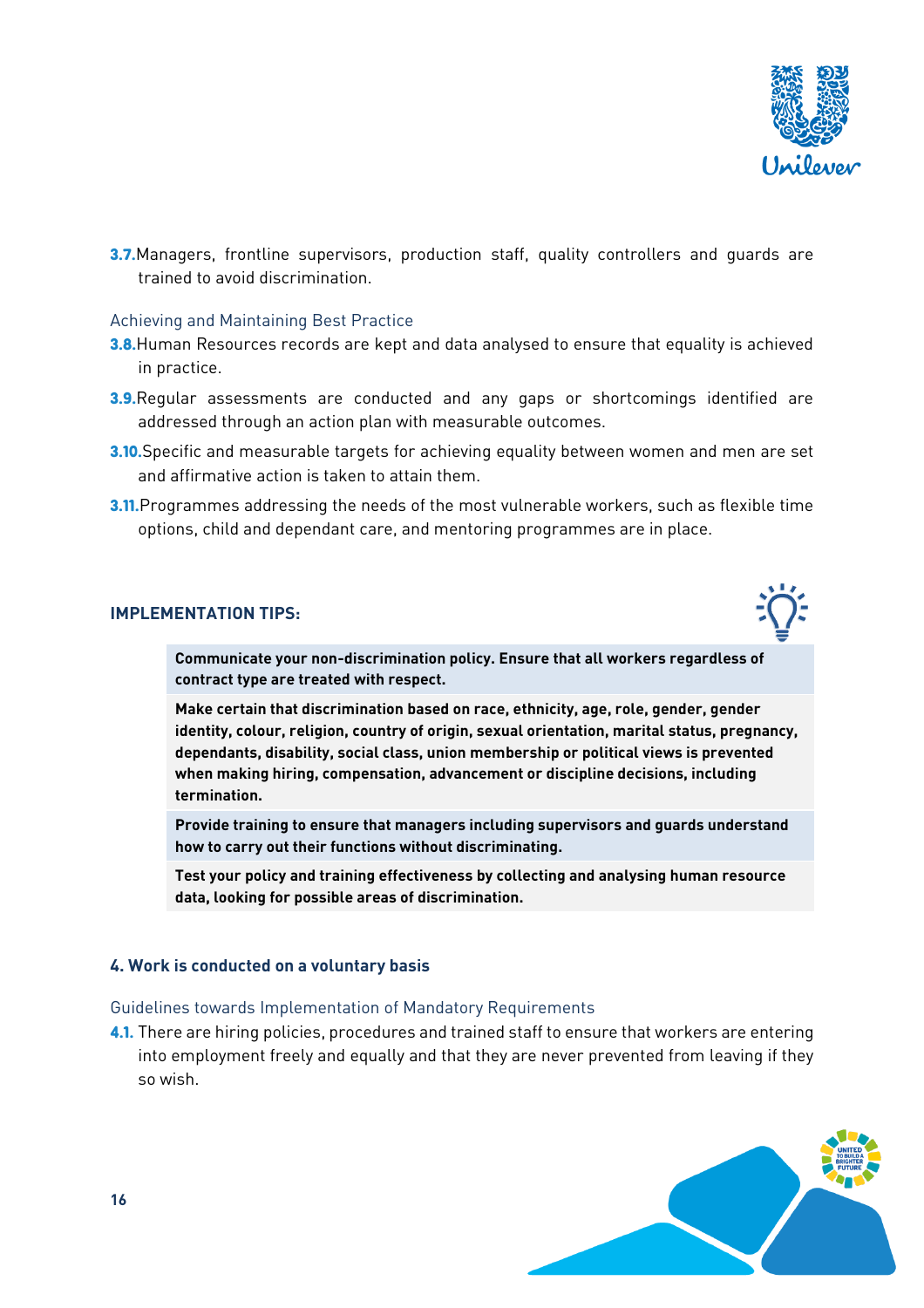

- **4.2.**Workers have freedom of movement and are not confined to the supplier's premises, including dormitories or provided housing.
- **4.3.**Workers are not required to surrender their identification papers. Where the retention of identification papers is legally required, arrangements are made to ensure that workers can access their identification papers, are not prevented from leaving the workplace and that their papers are returned immediately upon cessation of employment.
- **4.4.**Workers should not be required to pay a fee in connection with obtaining employment (including migrant workers or recruited workers supplied through an agency). Suppliers should be responsible for payment of all fees and expenses. Workers are not required to pay deposits in relation to their employment.

#### Advancing to Good Practice

- **4.5.**To the extent possible, workers are hired directly and transparently, or only through recruitment agencies that have developed policies and strategies to combat trafficking and forced labour.
- **4.6.**Voluntary prison labour may be used when prisoners are being rehabilitated or trained in preparation for release and where their terms and conditions of employment are similar to those in the open labour market.

#### Achieving and Maintaining Best Practice

- **4.7.**Recruitment of migrants includes full transparency about terms, conditions and any employment costs, and the migrants are informed about the labour laws applicable in the place of work prior to granting their written consent.
- **4.8.**Policies, procedures and training are regularly reviewed to ensure that they are effective in preventing forced labour.

#### **IMPLEMENTATION TIPS:**



**Have clear processes to ensure that workers have freedom of movement and are not confined to facilities premises, including worker accommodations where provided.**

**If you use labour brokers or agencies to supply workers, ensure that you fully understand their policies and procedures and know that they are not using forced or trafficked labour. Verify that workers do not pay fees to secure employment contracts and that they were correctly informed of the terms and conditions of the job they received and are aware of all costs.**

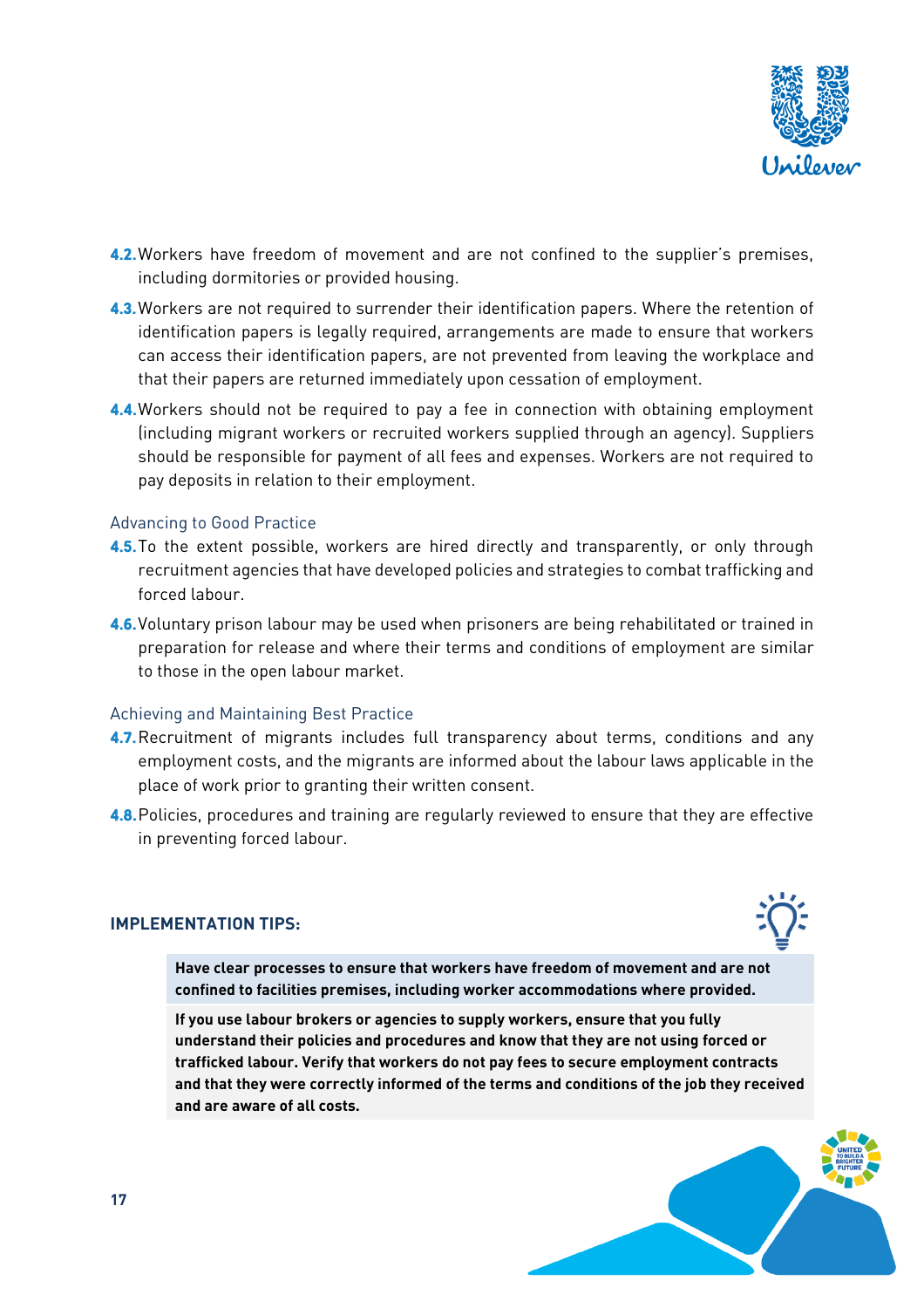

## **5. All workers are of an appropriate age**

#### Guidelines towards Implementation of Mandatory Requirements

- **5.1.**An employment policy is in place specifying the minimum age for employment, together with effective procedures and means of age verification to implement this policy.
- **5.2.**Responsible remedial measures are immediately implemented whenever any breach of that policy is identified.
- **5.3.**In all circumstances the health and safety of young workers are considered and protected. This protection should preclude them from certain types of work such as hazardous or night work and requires extra care and commitment.
- **5.4.**The goals and requirements set out in the International Labour Organization Worst Forms of Child Labour Convention are met.
- **5.5.**The goals and requirements set out in the International Labour Organization Minimum Age Convention are met, including those regarding minimum age, appropriate types of work for young workers, hours of work, health and education concerns.
- **5.6.**Policies clearly state that individuals under the age of 15 are not allowed on work premises where hazards may exist.

#### Advancing to Good Practice

- **5.7.**All relevant supervisors are trained to respect the provisions for young workers, apprentices and interns, especially with respect to hours of work, night shifts, weekend work and heavy or dangerous work.
- **5.8.**Periodic health screening of juvenile workers, apprentices and interns is provided.

#### Achieving and Maintaining Best Practice

- **5.9.**For any adverse impact on children's rights beyond those stipulated by law (such as but not limited to children's rights to care, protection, education and development) which are caused or contributed to by the supplier directly or indirectly through labour agencies, remedial action shall be provided by the supplier, through legitimate processes, or the supplier shall co-operate with such action.
- **5.10.**The effectiveness of the supplier's system is regularly monitored to prevent the hiring of minors and to check the adequacy of efforts to protect children's rights.

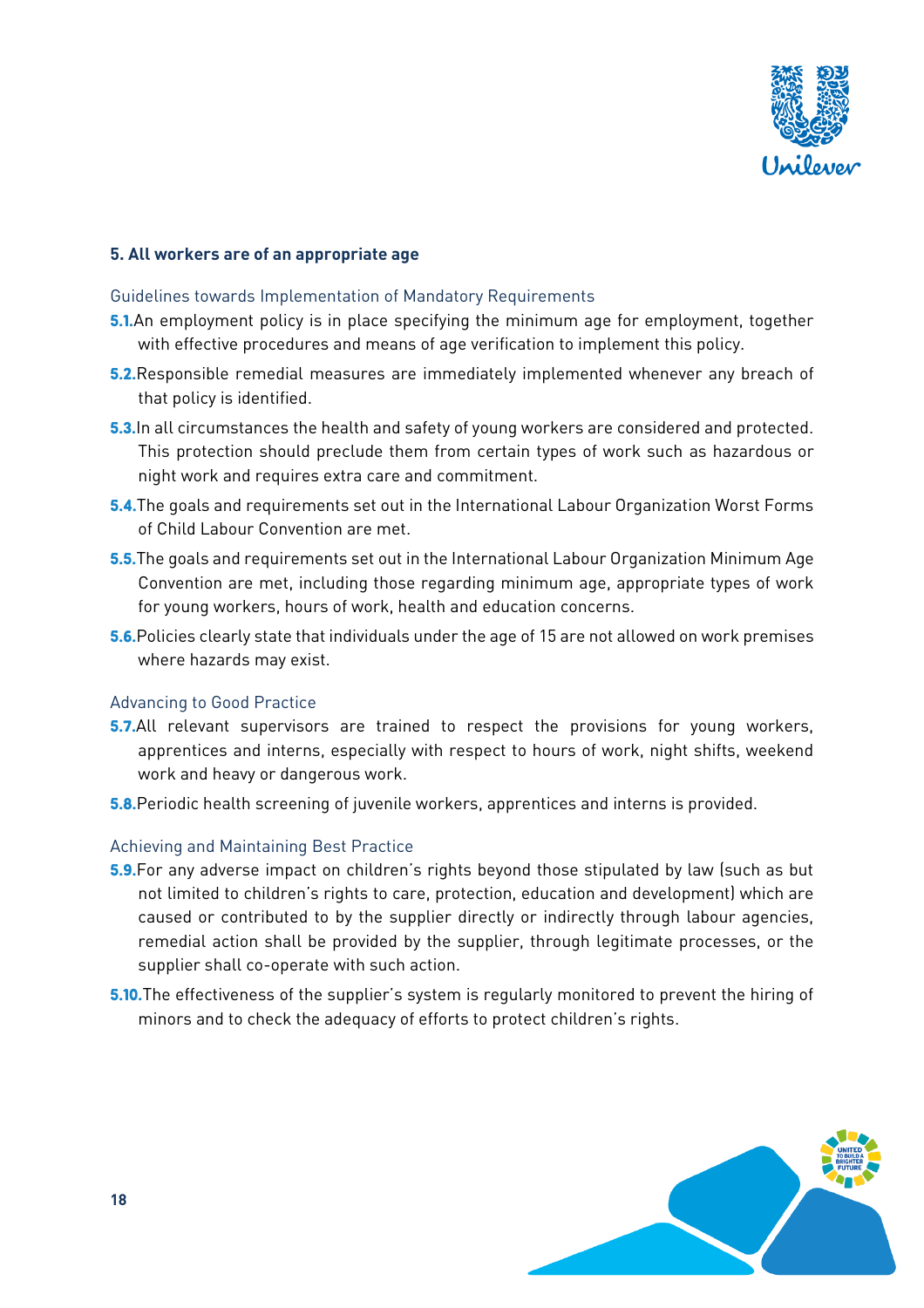

## **IMPLEMENTATION TIPS:**



**Age verification for job applicants is an important step in ensuring that you do not hire under-age workers. Document your process.**

**If you use contract labour, ensure that your agency also has an age verification process.**

**Extra care should be taken when hiring legally authorised young workers. Your policies, procedures and training both for workers and management should comprehend the additional steps needed to safeguard young workers.** 

**When hiring young workers, keep in mind the impact of their working on family life, education and social development. Periodically evaluate the impact and address issues.**

#### **6. All workers are paid fair wages**

Guidelines towards Implementation of Mandatory Requirements

- **6.1.** Workers receive a payslip for each pay period, clearly indicating the components of the compensation, including exact amounts for wages, benefits, incentives/bonuses and any deductions.
- **6.2.**Wages are paid on time and in full.
- **6.3.**All work is compensated according to at least the legal minimum standards or the appropriate prevailing industry standards, whichever is the higher, including that of interns/students receiving academic credit for their work.
- **6.4.**All legally mandated deductions, such as taxes or social insurance, are deposited each pay period to the legally stipulated accounts or agencies and as required by law.
- **6.5.**Other than legally mandated deductions, all other deductions from wages are made only with the express and written consent of the workers.
- **6.6.**Migrant workers' remittances are authorised in writing.

#### Advancing to Good Practice

- **6.7.**There is a system of periodic assessment in place to ensure equal pay for equal work.
- **6.8.**There is a living wage approach to fair compensation which encompasses a system to periodically assess that wages are sufficient to meet the basic needs of the worker and to provide some discretionary income.

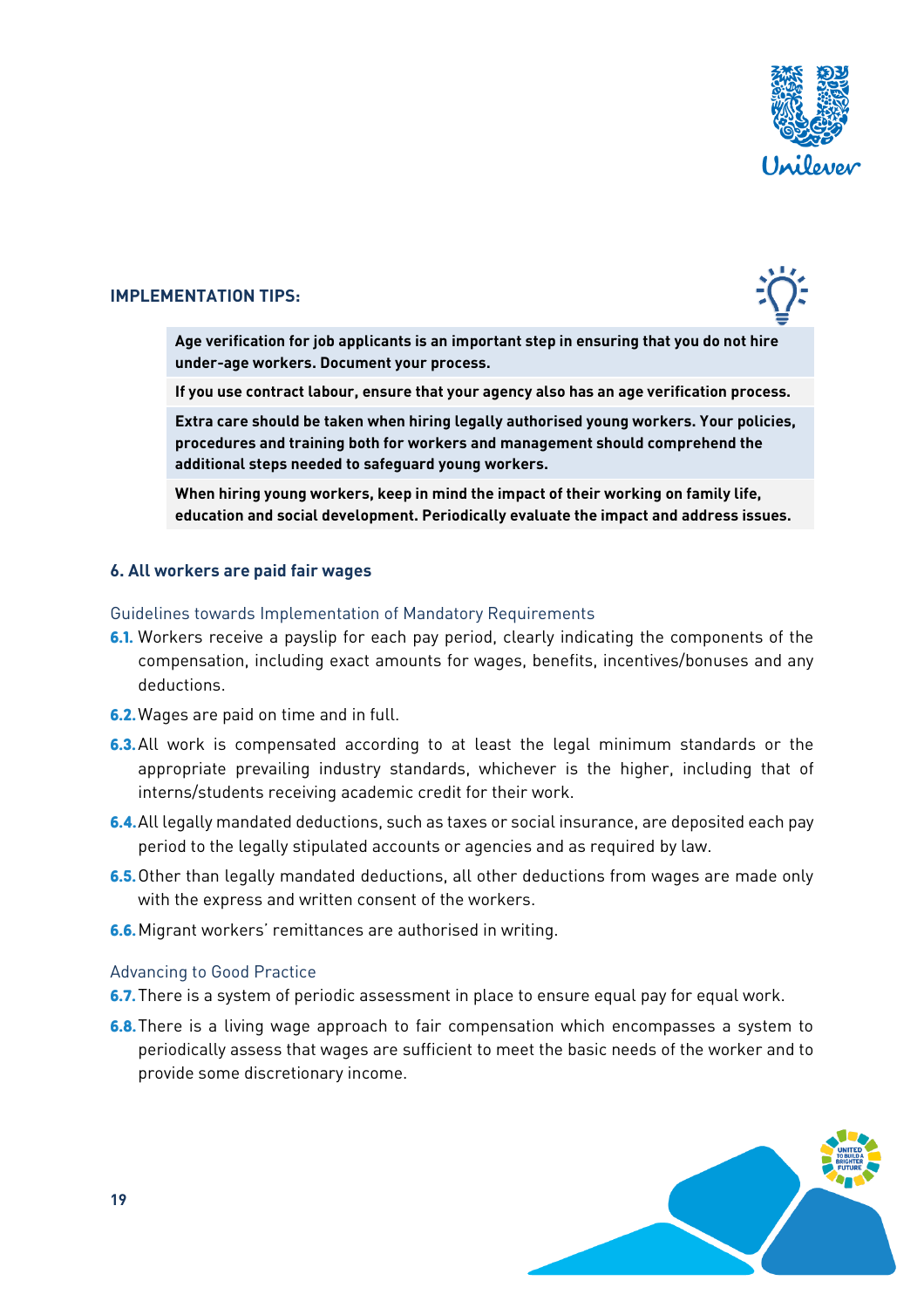

# Achieving and Maintaining Best Practice

**6.9.**A best practice fair compensation system is in place for all workers. This system categorises workers according to qualifications, skill and experience; recognises and rewards them for performance through wage and non-wage benefits/incentives; regularly assesses and adjusts their pay according to the cost of living, basic needs, discretionary income, relevant market benchmarks and enterprise performance; and engages in regular social dialogue on compensation questions.

#### **IMPLEMENTATION TIPS:**



**Your compensation system should be transparent to your workers. All workers should receive a physical or electronic payslip. The payslip should detail all elements of compensation including hours worked, benefits received and deductions made. Provide sufficient training so that workers understand their compensation. Ensure that all deductions are understood and agreed to by the worker.** 

**Periodically evaluate how the wage you are providing meets the needs of workers. Where you find gaps, address the shortfalls.** 

**Overtime should not be a method for addressing inadequate wages.**

**Adjust wages to reflect changes in the cost of living, worker and company performance.**

#### **7. Working hours for all workers are reasonable**

#### Guidelines towards Implementation of Mandatory Requirements

- **7.1.**Clear policies are implemented regarding regular and overtime hours of work, with defined procedures for deciding on overtime and securing worker consent.
- **7.2.**In the absence of law, the supplier will over time implement steps to meet the goals and requirements set out in the International Labour Organization Convention on hours of work and overtime so that the regular working week does not exceed 48 hours and other than in exceptional circumstances, the sum of regular and overtime hours in a week does not exceed 60 hours. Where the sum of regular and overtime hours in a week exceeds 60 hours under normal conditions, a plan to implement a step-wise and sustainable reduction toward this goal must be in place.
- **7.3.**Workers are entitled to at least 24 consecutive hours of rest in every seven-day period. If workers are required to work on a rest day due to a genuine need for continuity of production or service, workers must receive an equivalent period of compensatory rest immediately following.

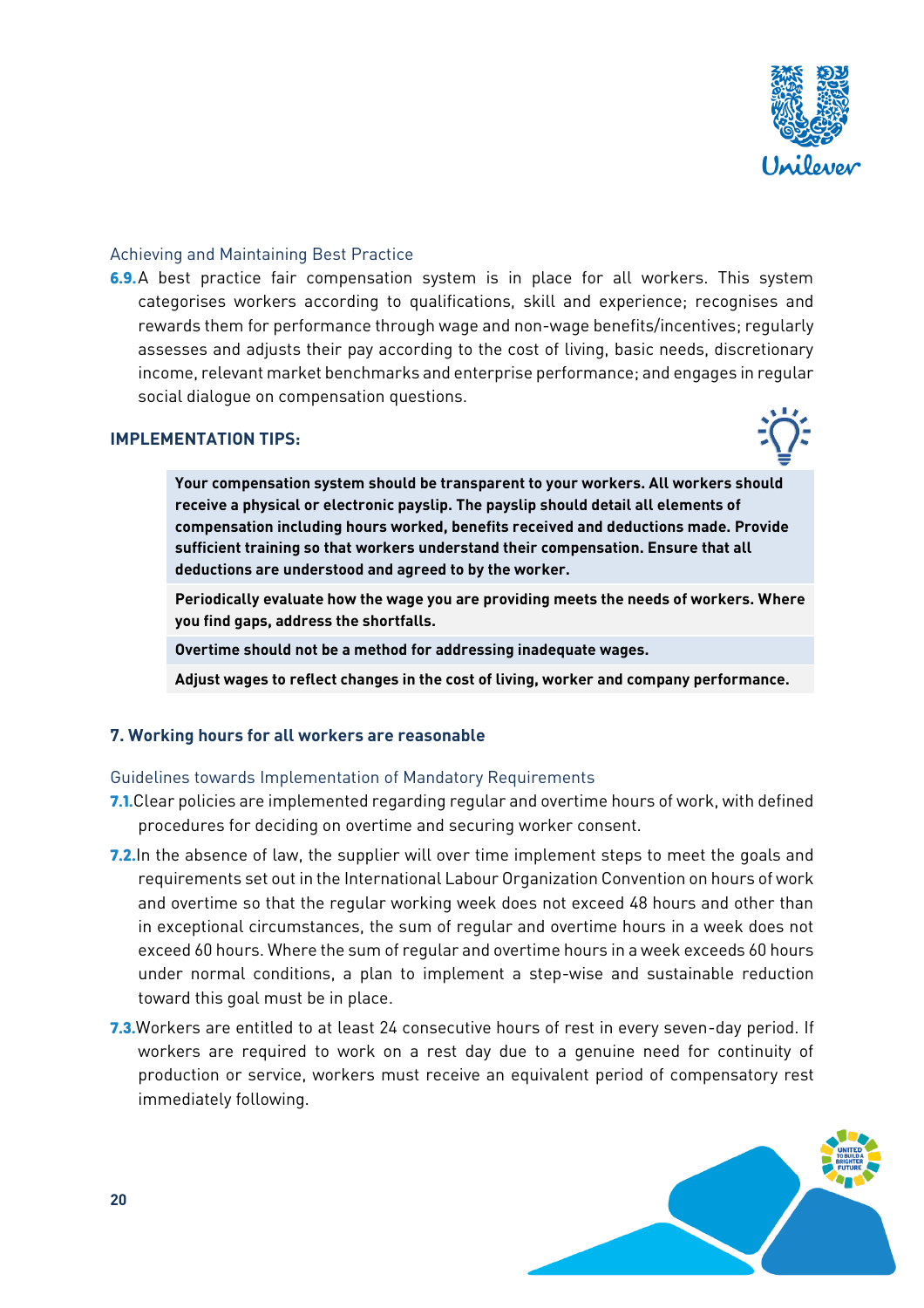

- **7.4.**If the employment contract allows for contractual overtime, workers expressly agree to it. All overtime work by workers is on a voluntary basis.
- **7.5.**All overtime work is paid at least to the rate defined by law.

# Advancing to Good Practice

- **7.6.**The goals and requirements set out in the International Labour Organization Convention on hours of work and overtime are met so that the regular working week does not exceed 48 hours, and overtime does not exceed 12 hours. Other than in exceptional circumstances, the sum of regular and overtime hours in a week does not exceed 60 hours.
- **7.7.**All overtime work is paid at the appropriate premium rate according to law or to prevailing industry standards, whichever is the higher, and there is an effective mechanism to monitor hours of work.
- **7.8.**Peak periods are planned in such a way as to avoid excessive overtime. Overtime is not used for extended periods as a means of making up for labour shortages or increased order volumes.
- **7.9.**If sufficient workers cannot be hired, new working time arrangements are explored to ensure that overtime is the exception rather than the rule.

#### Achieving and Maintaining Best Practice

- **7.10.**Work-study, costing and scheduling systems are in place that plan production in such a way as to avoid overtime, except in exceptional circumstances.
- **7.11.**Working time arrangements allow for a work–life balance.

#### **IMPLEMENTATION TIPS:**



**Document overtime and the workers' expressed acceptance.**

**Anticipate possible issues that would result in overtime, such as machine downtime, late supplier deliveries, change to customer orders, absent workers and increases in volume. For each issue, have a plan to minimise overtime.**

**Exceptional circumstances (with reference to 7.2) could include for example: peaks in seasonal production, fulfilment of exceptional production orders, or when recovering production after a strike, machinery broke down, or when there has been no electricity for a few hours or days.** 

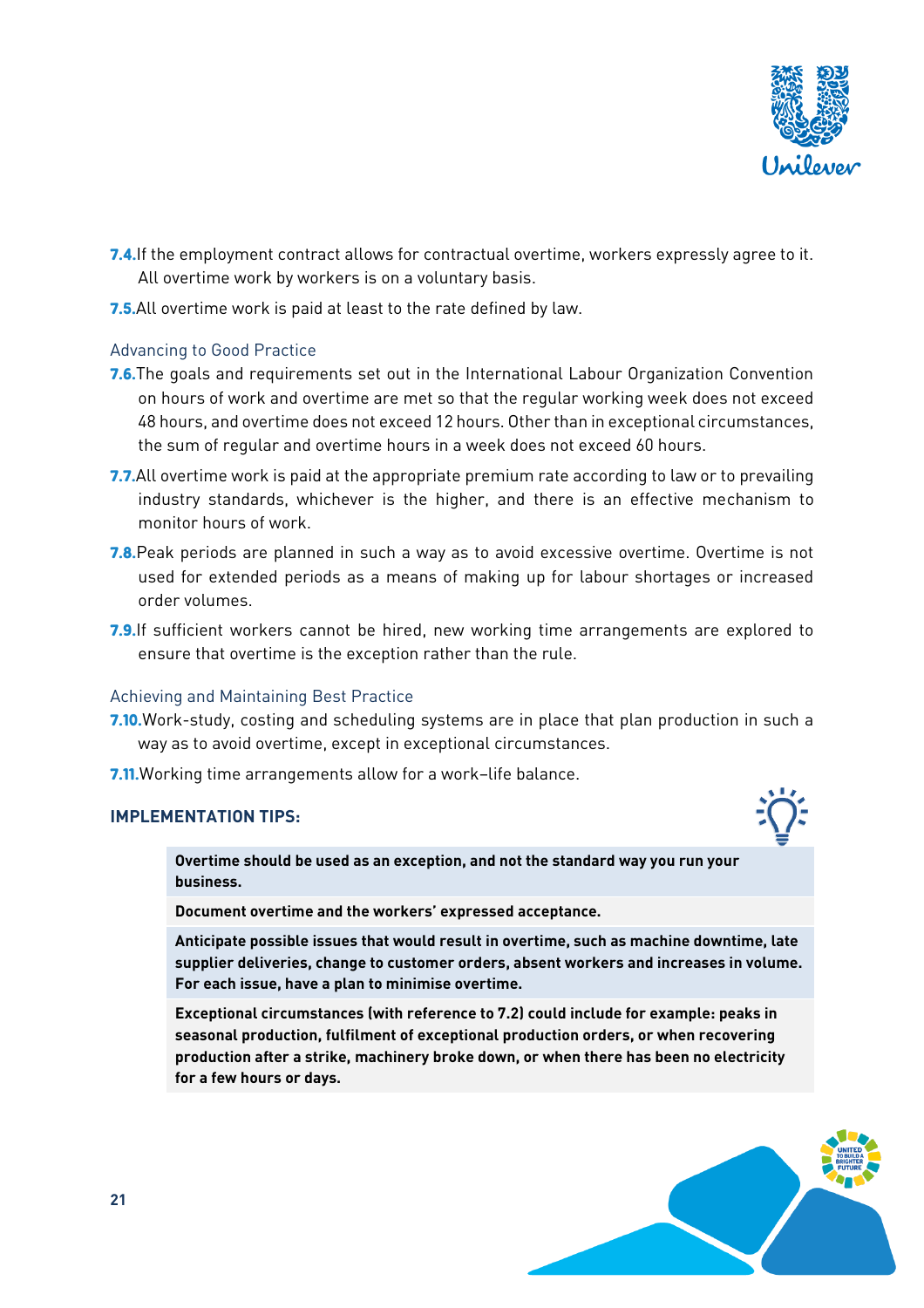

# **8. All workers are free to exercise their right to form and/or join trade unions or to refrain from doing so and to bargain collectively**

## Guidelines towards Implementation of Mandatory Requirements

- **8.1.** Clear policies, procedures and training of workers and managers to ensure freedom of association in day-to-day operations are in place.
- **8.2.**Managers, supervisors and guards are trained to respect each worker's right to associate freely.
- **8.3.**Collective bargaining negotiations are entered into when requested by legally recognised representative agents and collective agreements concluded.
- **8.4.**Workers know and understand their rights and feel confident to exercise them, and that no other worker or manager will impede them in the enjoyment of that right.

#### Advancing to Good Practice

- **8.5.**Policies covering hiring, discipline, promotion, wages, hours, grievances and termination all clarify that a worker's choice to form or join a trade union will not compromise their equal treatment at work.
- **8.6.**Clear rules governing the activities of recognised trade unions in the workplace are in place.

#### Achieving and Maintaining Best Practice

- **8.7.**The goals and requirements set out in the International Labour Organization Convention on freedom of association and collective bargaining are met.
- **8.8.**Social dialogue on all aspects of work is established with workers.

## **IMPLEMENTATION TIPS:**



**Develop policies and procedures that demonstrate a worker's right to freely associate and to collectively bargain. Train workers to respect that freedom.**

**Ensure that your policies on hiring, promotion and termination do not inhibit freedom of association, trade union membership or associated activities.**

**Ensure the effective implementation of legally binding collective bargaining agreements.**

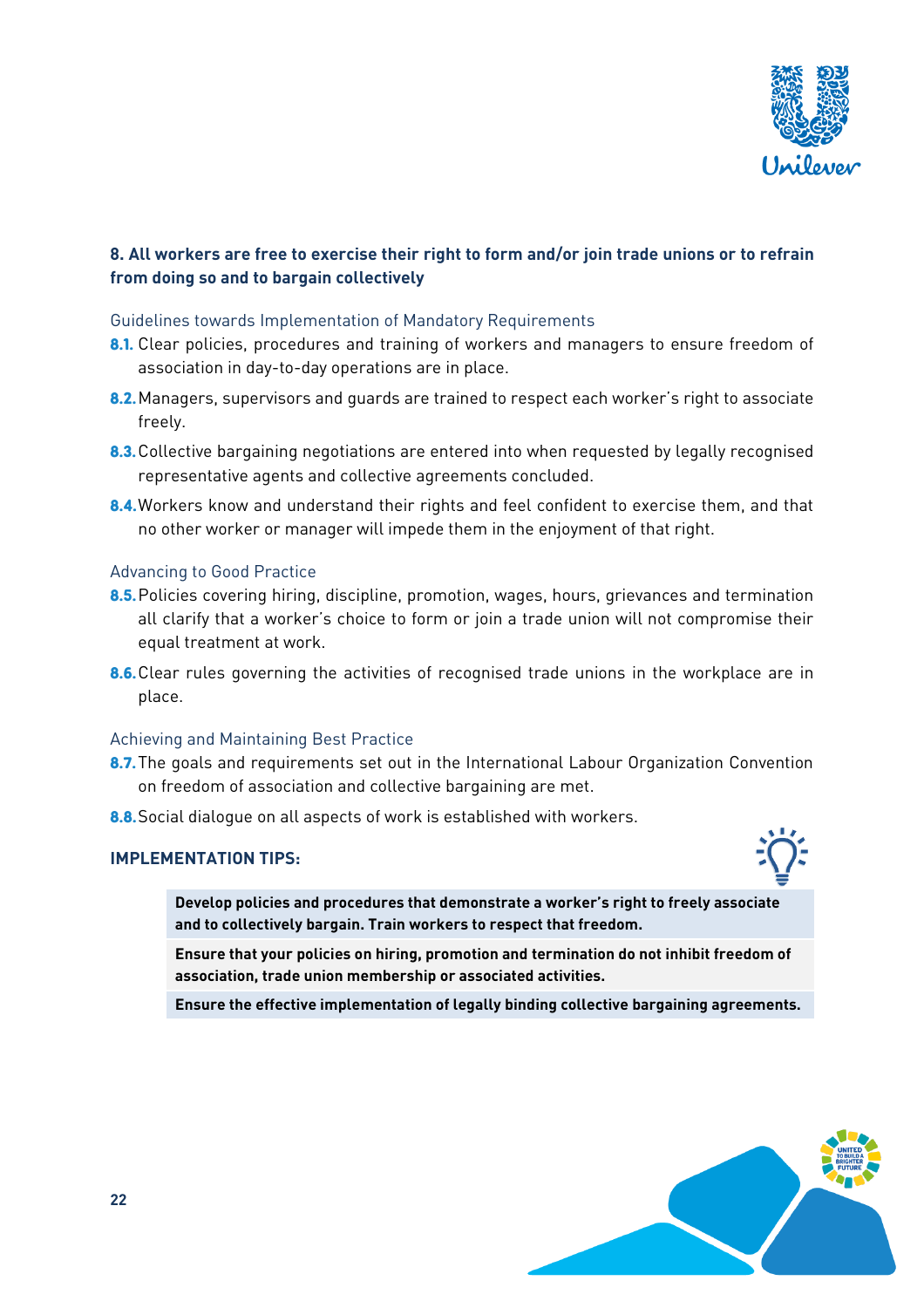

## **9. All workers' health and safety are protected at work**

Guidelines towards Implementation of Mandatory Requirements

- **9.1.**Clear and effective policies and procedures are in place for occupational health and safety and are updated periodically.
- **9.2.**Occupational health and safety policies and procedures are widely communicated.
- **9.3.**Ongoing safety training is provided to all personnel, including managers, supervisors, workers and security guards.
- **9.4.**All workers and other people who enter business premises are properly informed about the inherent dangers of the workplace and are provided with adequate knowledge and personal protective equipment to avoid such dangers.
- **9.5.**All personnel who enter the premises or deal with products are properly informed about the appropriate actions to take should a health and safety incident occur.

#### Advancing to Good Practice

- **9.6.**Occupational health and safety policies and procedures are included in the workers' manual.
- **9.7.**The structural integrity and fire safety of worksites are specifically assessed and updated periodically.
- **9.8.**Occupational health and safety committees are created and their roles are clearly understood by all workers and managers.

#### Achieving and Maintaining Best Practice

- **9.9.**Regular assessments are conducted to ensure the meaningful operation of the health and safety committees.
- **9.10.**Risk assessments are conducted regularly and systems updated to reflect the changing risk profile of the workplace.
- **9.11.**Regular assessments are conducted of the risk to the surrounding ecosystem of exposure to hazardous substances and steps are taken to manage any risks identified.

# **IMPLEMENTATION TIPS:**

**Develop a detailed safety plan. Your plan should include safety relevant to your operations. Build safety incident and accident reduction targets into your plan.**

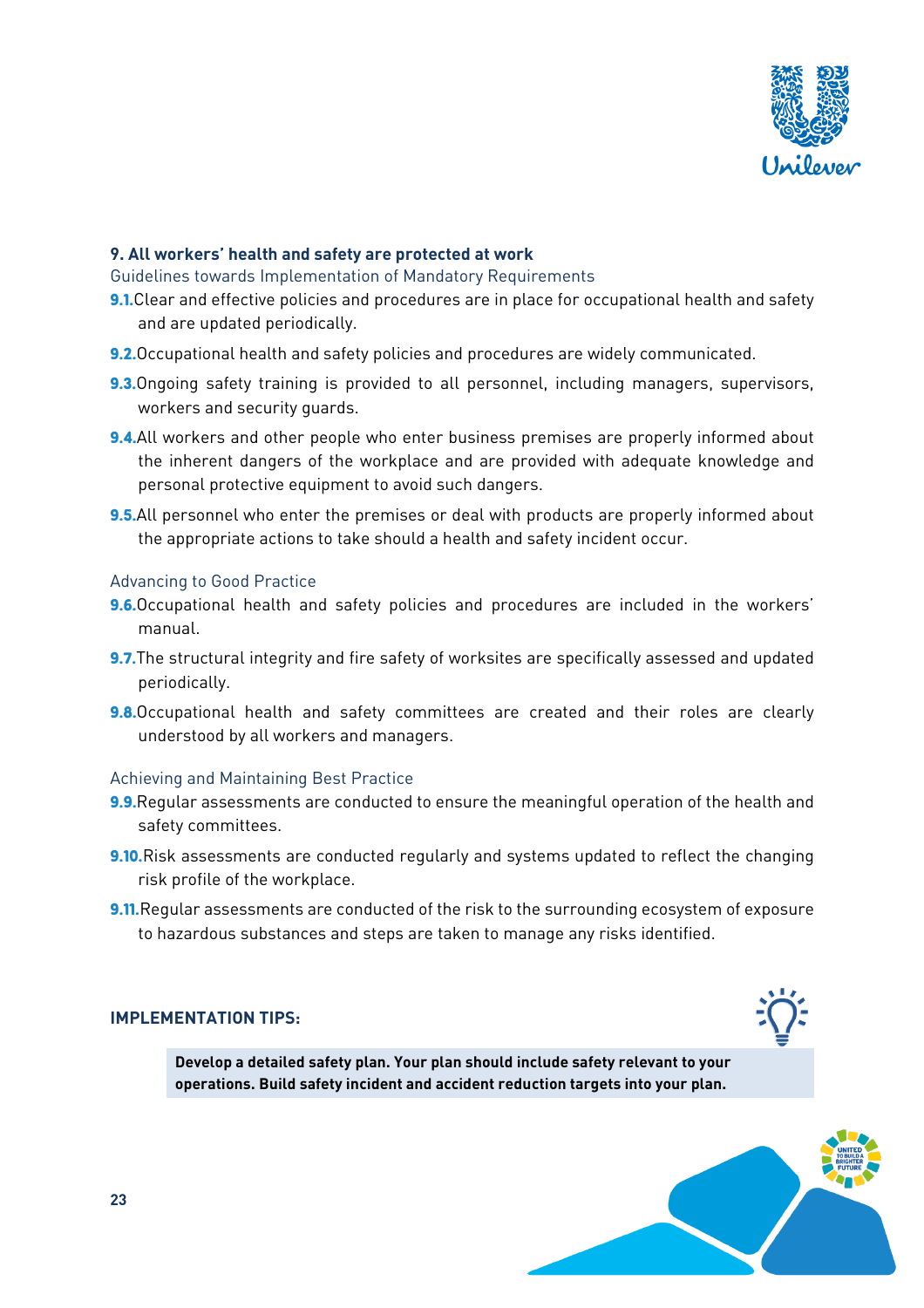

**Test the effectiveness of your plan regularly through drills, safety talks and safety walks, using any means necessary to make it work. Regularly evaluate your operations for safety issues, including company-provided worker housing and equipment.**

**Appoint a senior member of management to administer and oversee your safety plan.**

**Conduct training on all elements of the safety plan to ensure your workers understand and obey your safety rules.**

**Conduct regular training on all elements of safety that are relevant to your operations. Examples might include: fire and electrical safety, confined space, hazardous chemicals and the use of personal protective equipment.**

**Incentivise your workers to adopt and maintain good health and safety practices.**

**Assess the potential impact of your activity on workers and the community and take steps to mitigate or avoid any negative impact.**

#### **10. All workers have access to fair procedures and remedies**

Guidelines towards Implementation of Mandatory Requirements

- **10.1.**Procedures (i) provide effective, accessible channels for workers to complain, make suggestions and lodge grievances; and (ii) require the matter to be fully investigated and result in swift, unbiased and fair resolution.
- **10.2.**Grievance mechanisms channels are widely communicated and guarantee the confidentiality of any complainant (if so desired) and prohibit retaliation.

#### Advancing to Good Practice

- **10.3.**Grievance mechanisms are included in the workers' manual.
- **10.4.**All workers and managers are trained on the policy and procedures for the handling of complaints and grievances. Workers are confident that any complaint is handled objectively and fairly.
- **10.5.**Specific measures exist to protect complainants against victimisation. All managers are trained to avoid recriminations.
- **10.6.**Remedies are timely and open to appeal.

#### Achieving and Maintaining Best Practice

**10.7.**Data on the receipt and handling of grievances is maintained and analysed to ensure the efficacy of the grievance mechanisms.

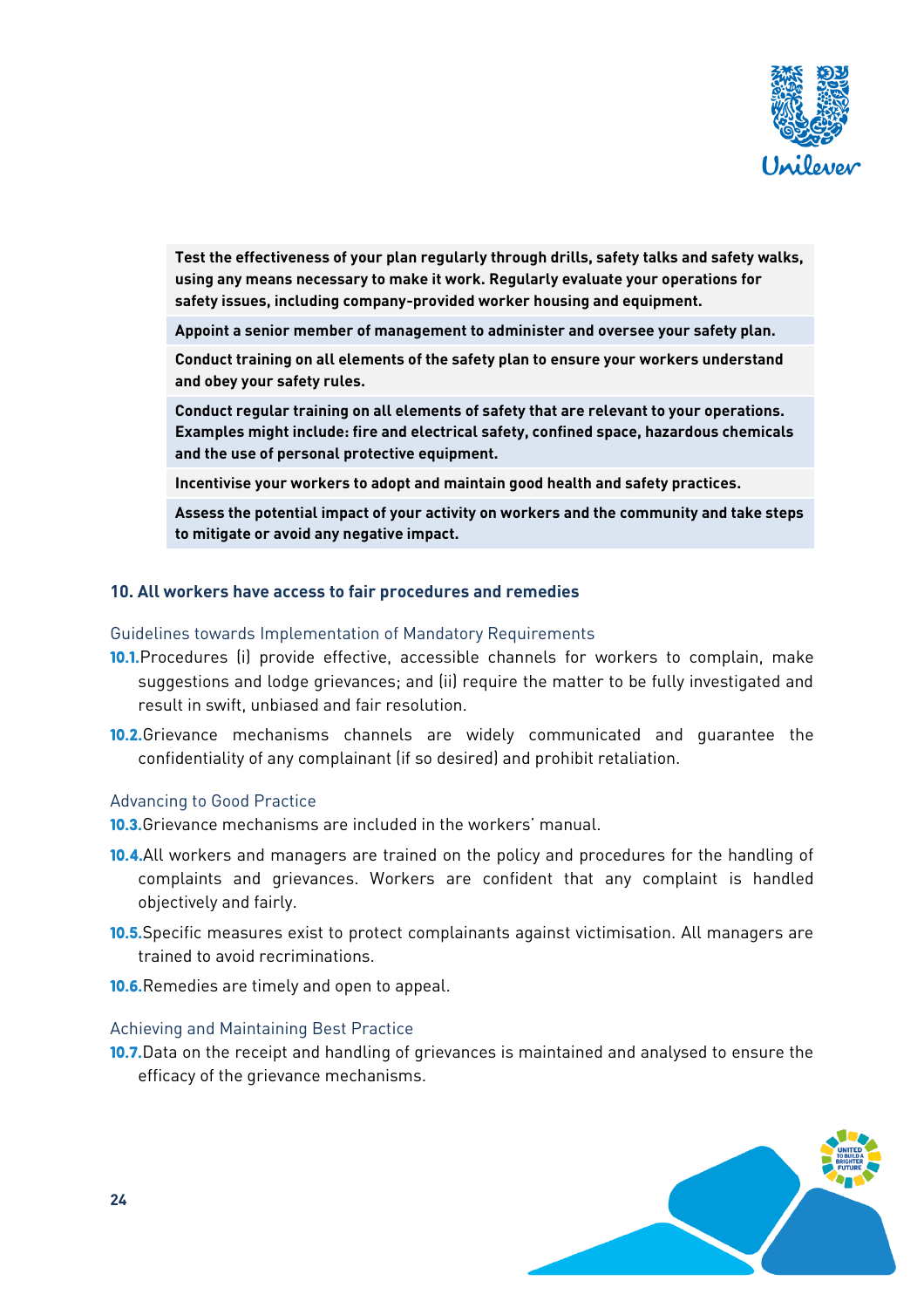

- **10.8.**Where there are recognised trade unions, the role of shop stewards and union officials in handling the grievances of their members is clearly specified.
- **10.9.**Distinct procedures managed by trained personnel are available for cases involving sexual harassment or assault. Those procedures take account of the potential trauma and risks involved and make provision for counselling and other support to victims, as needed.

# **IMPLEMENTATION TIPS:**



**Provide adequate and confidential channels for workers to express grievances and make suggestions. Make sure that workers are familiar with how to report and process grievances.**

**Having multiple ways for workers to express issues or items of concern is recommended (Suggestion Boxes are not considered particularly effective grievance tools). Additionally, all mechanisms should be administered so that workers feel free to use them and have no concerns about retaliation.**

**View grievances positively – they are part of every business. Be open to constructive challenges and use them as a powerful feedback loop.**

**Train staff in the soft skills (how to talk to people, show empathy, concern, etc) to avoid grievances.**

**Document investigation and resolution of grievances.** 

**Encourage submission of suggestions and highlight adoption and implementation.**

# **11. Land rights of communities, including indigenous peoples, will be protected and promoted**

#### Guidelines towards Implementation of Mandatory Requirements

- **11.1.**A zero land grabbing policy is implemented.
- **11.2.**Where applicable, due diligence is undertaken to uphold individual or indigenous peoples' established rights to property and land.
- **11.3.**Where applicable, periodic training on Free, Prior and Informed Consent (FPIC) is provided to all relevant staff members.
- **11.4.**There is zero tolerance of land grabbing within the supply chain and this is stated in the suppliers' code of conduct (or equivalent).

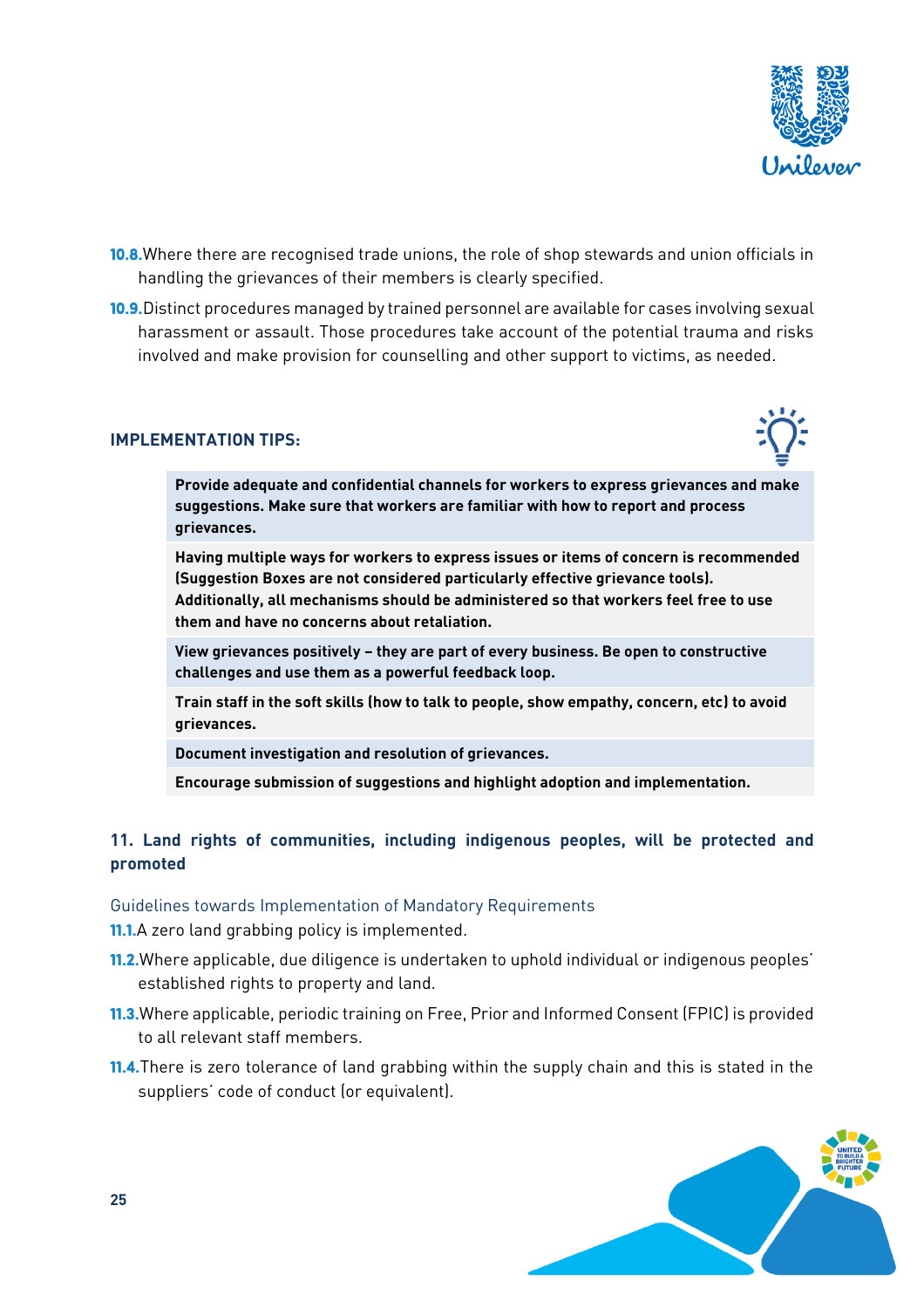

#### Advancing to Good Practice

- **11.5.**A system for due diligence is in place to uncover and disclose risks and impacts to communities related to land issues.
- **11.6.**The right of women to land ownership and access to land is recognised.

#### Achieving and Maintaining Best Practice

- **11.7.**Impact assessments are conducted with full participation of affected communities and published in a format and language accessible to those affected communities. The assessment data is disaggregated by gender, national origin, tribe or caste.
- **11.8.**A public commitment is made to actively support responsible agricultural investments, the UN Voluntary Guidelines on the Responsible Governance of Tenure and full traceability.

#### **IMPLEMENTATION TIPS:**



**Land rights are relevant where land for your business needs to be acquired, leased or used.**

**As a responsible business, make certain you know what action to take and who needs to be consulted to ensure legal, environmental and social requirements are assessed and managed where relevant.** 

**Ensure individuals responsible for land acquisition, or land use changes, fully understand the impact of those changes and can demonstrate proper land title and contract transparency through assessment outcomes.**

# **12. Business is conducted in a manner which embraces sustainability and reduces environmental impact**

#### Guidelines towards Implementation of Mandatory Requirements

**12.1.**All necessary current and valid legal permits are held for its operations.

- **12.2.**Training is provided to all relevant personnel to ensure knowledge of and compliance with all necessary legal permits.
- **12.3.**Environmental management policies and procedures are in place regarding water, energy, hazardous materials, air quality and emissions, deforestation, waste and other significant risks.

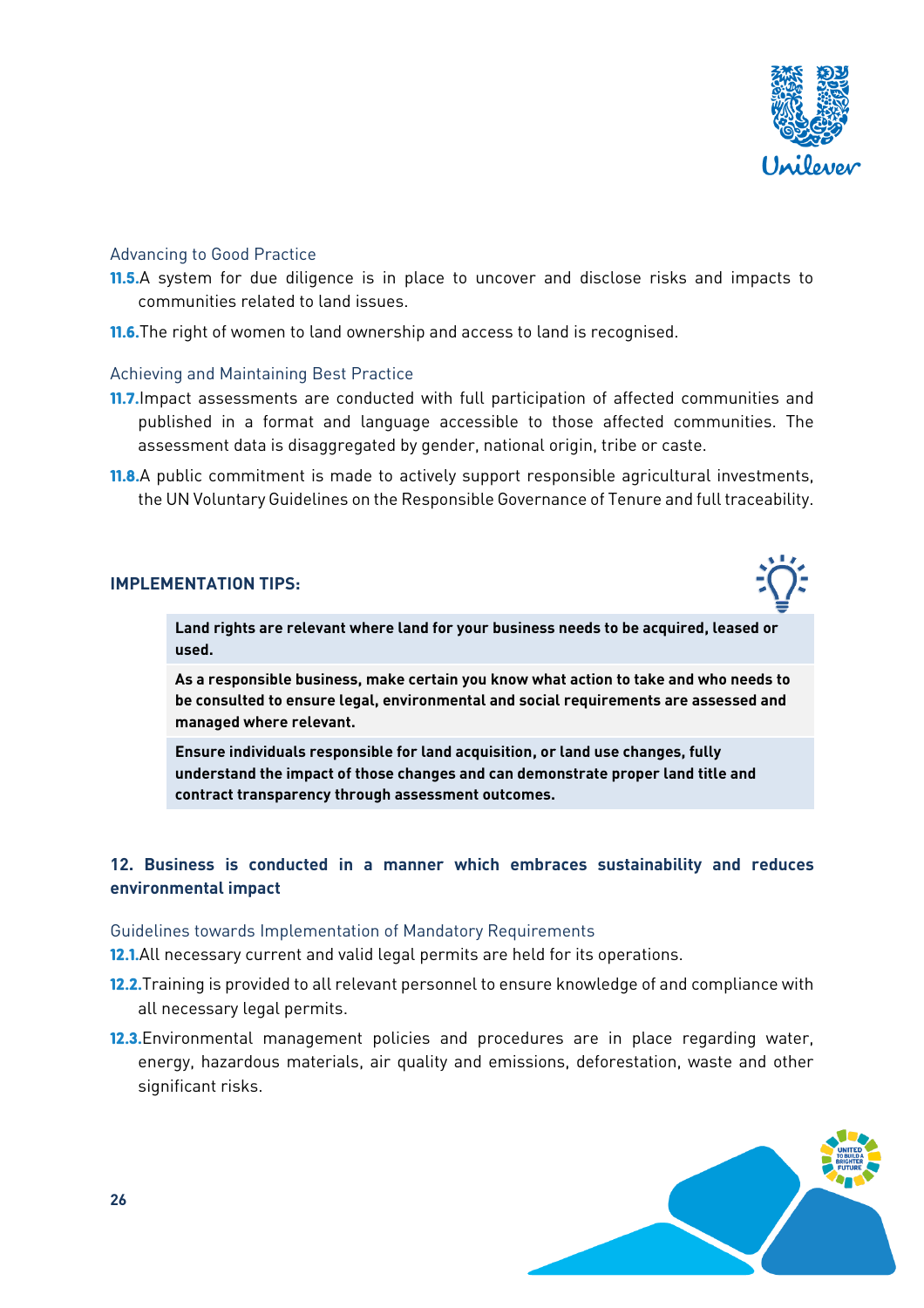

## Advancing to Good Practice

- **12.4.**Training is provided to all personnel on environmental policies and procedures to ensure effective implementation and compliance.
- **12.5.**Transparency is ensured on environmental performance.

#### Achieving and Maintaining Best Practice

- **12.6.**Sustainability practices are embedded across the supplier's operations and activities which aim to (i) reduce the generation of waste and achieve zero landfill; (ii) reduce greenhouse gas emissions and achieve carbon neutral solutions; (iii) reduce the consumption of water; (v) protect and enhance nature and biodiversity; and (vi) halt deforestation.
- **12.7.**A systematic review of the supplier's sustainability practices and environmental management systems is undertaken regularly with support from experienced conservationists and with the involvement of local communities to determine whether appropriate policies and procedures are in place and are functioning to achieve the aims outlined in this topic.

#### **IMPLEMENTATION TIPS:**



**Have a business plan that includes clear environmental performance targets.**

**Ensure workers responsible for assessment and implementation of your environmental targets fully understand all the minimum requirements of local, national and international law related to environmental standards.** 

**Your company should have valid relevant permits for use and disposal of resources.**

**Work to continuously improve your environmental performance in collaboration with internal and external stakeholders.**

**Exhibit leadership by making a public commitment of your environmental targets and results. Promote awareness of the environmental impact of your site and its processes.**